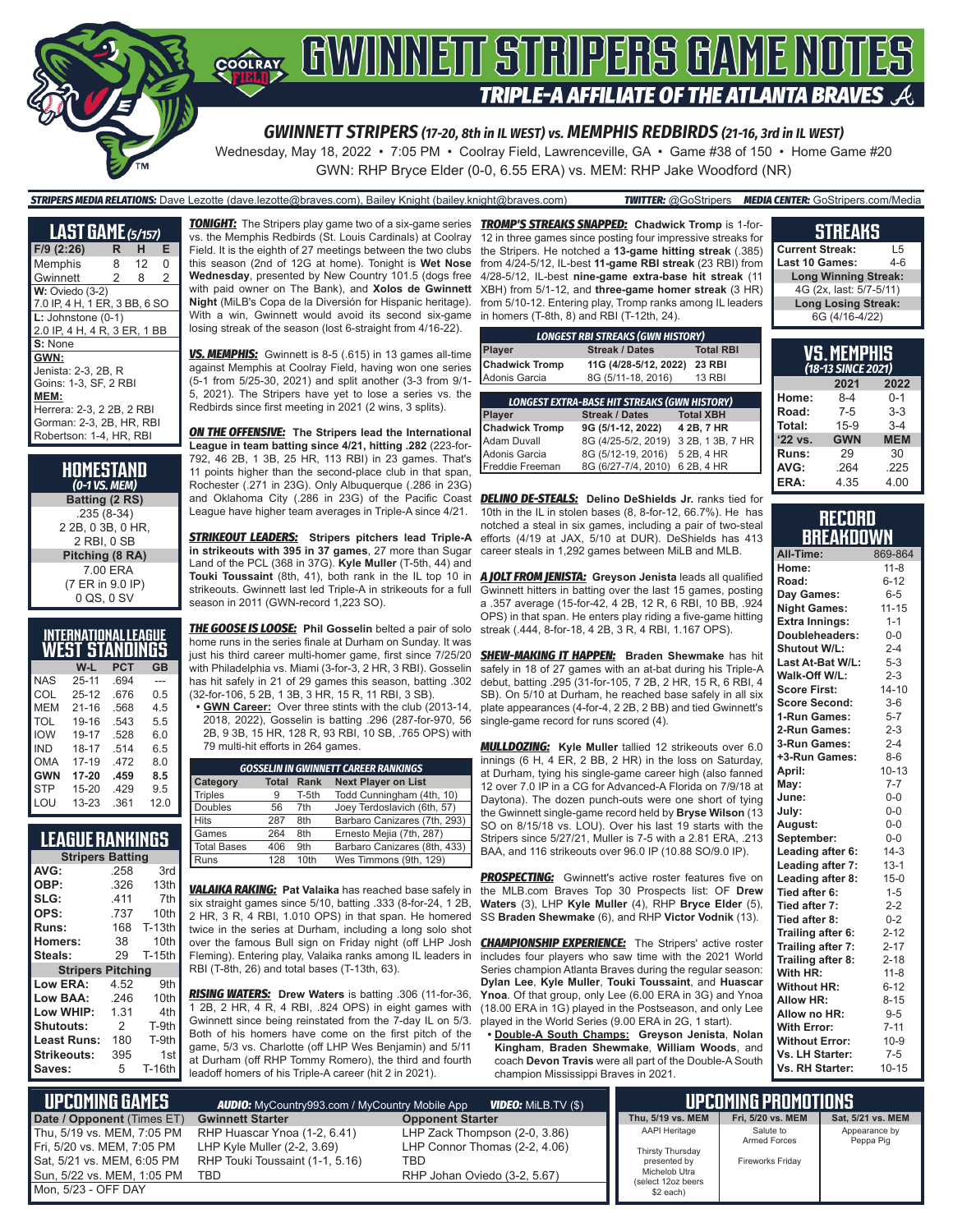



### *WEDNESDAY, MAY 18, 2022 VS. MEMPHIS*

| <b>MANAGER MATT TUIASOSOPO</b>                                                                                                                                                                                                                                                                                                                                                                                                                                                                                                                                                                                                                                                                                                                                                                                                                                                                                                                                                                                                                                                                                                     |                                                                                                                                           |                                                                                                                                                                                                                            |                                                                                                                                                   |                                                               | <b>VS.2022 OPPONENTS</b>                                                                                                                                                                                                    |                                                                             |                                                                                         |
|------------------------------------------------------------------------------------------------------------------------------------------------------------------------------------------------------------------------------------------------------------------------------------------------------------------------------------------------------------------------------------------------------------------------------------------------------------------------------------------------------------------------------------------------------------------------------------------------------------------------------------------------------------------------------------------------------------------------------------------------------------------------------------------------------------------------------------------------------------------------------------------------------------------------------------------------------------------------------------------------------------------------------------------------------------------------------------------------------------------------------------|-------------------------------------------------------------------------------------------------------------------------------------------|----------------------------------------------------------------------------------------------------------------------------------------------------------------------------------------------------------------------------|---------------------------------------------------------------------------------------------------------------------------------------------------|---------------------------------------------------------------|-----------------------------------------------------------------------------------------------------------------------------------------------------------------------------------------------------------------------------|-----------------------------------------------------------------------------|-----------------------------------------------------------------------------------------|
| Matt Tuiasosopo is in his second season as the manager of the Stripers in 2022<br>He was named the seventh manager in Gwinnett history on 3/30/21, making him<br>the first former Gwinnett player to manage the club (played OF/1B from 2016-17)<br>In 2021, he quided the Stripers to a 71-58 record (3rd in Triple-A East Southeast<br>Division)  On 5/4/21 at Charlotte, he became the youngest manager in Gwinnett<br>history (34 years, 11 months, 25 days)  From 7/8/21-9/21/21, his Stripers owned<br>the best record in Triple-A Baseball (45-19, .703)  Began his managerial career<br>with Class-A Rome in 2019, earning Atlanta's Bobby Cox Award for Minor League<br>Manager of the Year  Coached at the Braves' Alternate Training Site in 2020.                                                                                                                                                                                                                                                                                                                                                                      |                                                                                                                                           | <b>IND</b><br>LOU<br><b>MEM</b><br><b>NAS</b><br><b>WEST</b>                                                                                                                                                               | Road<br>Home<br>$0-0$<br>$0-0$<br>$0-0$<br>$0-0$<br>$0 - 1$<br>$3 - 3$<br>$2 - 4$<br>$0-0$<br>$2 - 5$<br>$3 - 3$                                  | <b>Total</b><br>$0-0$<br>$0-0$<br>$3 - 4$<br>$2 - 4$<br>$5-8$ | Home<br><b>BUF</b><br>$0-0$<br><b>CLT</b><br>$4 - 2$<br><b>DUR</b><br>$0 - 0$<br><b>JAX</b><br>$0-0$<br>LHV<br>$0 - 0$<br><b>NOR</b><br>$5 - 1$<br><b>EAST</b><br>$9 - 3$                                                   | Road<br>$0-0$<br>$0 - 0$<br>$2 - 4$<br>$1 - 5$<br>$0 - 0$<br>$0-0$<br>$3-9$ | <b>Total</b><br>$0-0$<br>$4 - 2$<br>$2 - 4$<br>$1 - 5$<br>$0-0$<br>$5 - 1$<br>$12 - 12$ |
| W-L<br>Tuiasosopo's Managerial Career<br><b>PCT</b><br>Games<br>With Gwinnett (2 Seasons):<br>88-78<br>.530<br>166<br>MiLB Career (3 Seasons):<br>305<br>153-152<br>.502                                                                                                                                                                                                                                                                                                                                                                                                                                                                                                                                                                                                                                                                                                                                                                                                                                                                                                                                                           | <b>Playoffs</b><br>0<br>0                                                                                                                 |                                                                                                                                                                                                                            |                                                                                                                                                   |                                                               |                                                                                                                                                                                                                             |                                                                             |                                                                                         |
| <b>EJECTIONS (4)</b>                                                                                                                                                                                                                                                                                                                                                                                                                                                                                                                                                                                                                                                                                                                                                                                                                                                                                                                                                                                                                                                                                                               |                                                                                                                                           |                                                                                                                                                                                                                            |                                                                                                                                                   |                                                               | <b>LAST AT-BAT WINS (5)</b>                                                                                                                                                                                                 |                                                                             |                                                                                         |
| Player/Coach<br>Date/Inning<br><b>Umpire</b><br><b>MGR Matt Tuiasosopo</b><br>4/23 at JAX / 6th Inning<br><b>HP Matt Brown</b><br>LF Phil Gosselin<br>5/7 vs. CLT / 2nd Inning<br><b>HP Takahito Matsuda</b><br><b>MGR Matt Tuiasosopo</b><br>5/7 vs. CLT / 2nd Inning<br><b>HP Takahito Matsuda</b><br>RF Greyson Jenista<br>5/13 at DUR / 9th Inning<br>HP Jacob Metz                                                                                                                                                                                                                                                                                                                                                                                                                                                                                                                                                                                                                                                                                                                                                            |                                                                                                                                           | Date/Opponent<br>4/15 vs. Nashville<br>4/23 at Jacksonville<br>4/26 vs. Norfolk<br>5/5 vs. Charlotte                                                                                                                       | The Stripers are 5-3 (.625) in games decided in the last at-bat in 2022.<br><b>Score</b><br>$2-1$ (8th)<br>10-8 (10th)<br>7-6 (9th)<br>$3-2(8th)$ |                                                               | Game-Winning Play (*=Walk-Off)<br>Contreras 2-out RBI double<br>Shewmake scored on error (C Quintana, throwing)<br>Valaika 1-out sacrifice fly*<br>Tromp 2-out RBI double                                                   |                                                                             |                                                                                         |
| <b>TEAM DEFENSE (6TH IN INTERNATIONAL LEAGUE)</b><br><b>PCT</b><br>G<br><b>TC</b><br>PO<br><b>DP</b><br>$\mathsf{A}$<br>Е<br>.983<br>37<br>1328<br>975<br>330<br>23<br>29                                                                                                                                                                                                                                                                                                                                                                                                                                                                                                                                                                                                                                                                                                                                                                                                                                                                                                                                                          | <b>TP</b><br>$\mathbf{0}$                                                                                                                 | 5/8 vs. Charlotte                                                                                                                                                                                                          | $6-5$ (9th)                                                                                                                                       |                                                               | Waters 2-out RBI single*                                                                                                                                                                                                    |                                                                             |                                                                                         |
| <b>PCT</b><br>INN.<br><b>Catchers</b><br><b>SB</b><br>cs<br><b>ATT</b><br><b>PB</b><br><b>ER</b><br><b>ERA</b><br>69.0<br>Casteel, Ryan<br>9<br>$\mathbf{1}$<br>10<br>.100<br>$\overline{2}$<br>34<br>4.43<br>$\sqrt{2}$<br>15<br>Contreras, William<br>14<br>$\overline{1}$<br>.067<br>38<br>71.0<br>4.82<br>$\mathbf 0$<br>$\mathbf 0$<br>De Hoyos, Victor<br>$\mathbf 0$<br>$\mathbf 0$<br>$\mathbf 0$<br>0.0<br>$-$<br>$\sim$<br>Tromp, Chadwick<br>21<br>3<br>24<br>.125<br>$\mathbf{1}$<br>91<br>184.1<br>4.44<br>44<br>$\overline{5}$<br>$\overline{5}$<br>49<br>163<br>4.52<br>Total:<br>.102<br>324.1                                                                                                                                                                                                                                                                                                                                                                                                                                                                                                                     | W-L<br><b>SHO</b><br>$3-5$<br>1<br>$\mathbf 0$<br>$4 - 4$<br>$\mathbf 0$<br>$0-0$<br>$10 - 11$<br>$\mathbf{1}$<br>$\overline{2}$<br>17-20 | Alaniz, R.J.<br>Brach, Brad                                                                                                                                                                                                | Pitchers (21)<br>Winans, Allan<br>Woods, William                                                                                                  |                                                               | <b>GWINNETT PLAYERS USED (40 IN 2022)</b><br>Acuña Jr., Ronald<br>Casteel, Ryan                                                                                                                                             | Position (19)<br>Waters, Drew                                               |                                                                                         |
| <b>Outfield Assists (8):</b><br>Dean (5), H. Perez (1), Tucker (1), Waters (1)<br>Pitcher Pickoffs (5):<br>Muller (3), Kingham (2)<br><b>Catcher Pickoffs (0):</b>                                                                                                                                                                                                                                                                                                                                                                                                                                                                                                                                                                                                                                                                                                                                                                                                                                                                                                                                                                 |                                                                                                                                           | Brennan, Brandon<br>Burrows, Thomas<br>Cruz, Jesus<br>Davidson, Tucker<br>De La Cruz, Jasseel<br>Elder, Bryce<br>Elledge, Seth<br>Johnstone, Connor<br>Kingham, Nolan<br>Lee, Dylan<br>Muller, Kyle<br>Sittinger, Brandyn  | Ynoa, Huascar                                                                                                                                     |                                                               | Contreras, William<br>Dean, Justin<br>Demeritte, Travis<br>DeShields, Delino<br>Dickerson, Alex<br>Goins, Ryan<br>Gonzalez, Yariel<br>Gosselin, Phil<br>Jenista, Greyson<br>Nogowski, John<br>Pabst. Arden<br>Perez, Hernan |                                                                             |                                                                                         |
| <b>STARTS</b><br><b>By Batting Order</b><br>Gosselin (12), DeShields (10), Waters (8), Acuña Jr. (6), H. Perez (1)<br>1:<br>Shewmake (18), Gosselin (8), Tucker (5), Valaika (4), Goins (2)<br>Demeritte (12), Valaika (9), Tucker (8), Tromp (5), H. Perez (3)<br>3:                                                                                                                                                                                                                                                                                                                                                                                                                                                                                                                                                                                                                                                                                                                                                                                                                                                              |                                                                                                                                           | Stephens, Jackson<br>Tonkin, Michael<br>Toussaint, Touki<br>Vincent, Nick                                                                                                                                                  | Italics = Player no longer in Braves organization                                                                                                 |                                                               | Shewmake, Braden<br>Tromp, Chadwick<br>Tucker, Preston<br>Valaika, Pat                                                                                                                                                      |                                                                             |                                                                                         |
| Tucker (10), Contreras (6), Nogowski (6), Valaika (6), H. Perez (5), Dickerson (4)<br>4:<br>Valaika (9), Contreras (6), Nogowski (5), Y. Gonzalez (4), Dickerson (3),<br>5:<br>Gosselin (3), H. Perez (2), Tromp (2), Jenista (1), Shewmake (1), Tucker (1)<br>Shewmake (8), Jenista (7), Dickerson (6), Nogowski (6), Tromp (3), Gosselin (2),<br>6:<br>Valaika (2), Casteel (1), Goins (1), Tucker (1)<br>Jenista (11), DeShields (5), Goins (4), Tromp (4), Nogowskl (3), Casteel (2),<br>7:<br>Y. Gonzalez (2), Gosselin (2), H. Perez (2), Tucker (1), Valaika (1)<br>Goins (9), Casteel (6), Nogowski (6), Tromp (6), Jenista (5), Y. Gonzalez (3),<br>8:<br>DeShields (1), Pabst (1)<br>Dean (15), DeShields (9), Goins (8), Y. Gonzalez (2), Gosselin (1), Jenista (1),<br>9:<br>Tromp (1)<br><b>By Position</b><br>Tromp (21), Casteel (8), Contreras (8)<br>C:<br>Nogowski (25), Jenista (4), H. Perez (3), Gosselin (2), Valaika (2), Casteel (1)<br>1B:<br>Goins (15), Valaika (14), H. Perez (5), Gosselin (2), Y. Gonzalez (1)<br>2B:<br>Gosselin (15), Y. Gonzalez (9), Valaika (9), H. Perez (3), Goins (1)<br>3B: |                                                                                                                                           | Contreras, William (C)<br>Davidson, Tucker (LHP)<br>Demeritte, Travis (OF)<br>Dickerson, Alex (OF)<br>Elder, Bryce (RHP)*<br>Muller, Kyle (LHP)<br>Stephens, Jackson (RHP)<br>Woods, William (RHP)*<br>Ynoa, Huascar (RHP) | Nine players have played for both Gwinnett and Atlanta in 2022 (*=MLB debut):                                                                     | <b>BASS-LANTA</b>                                             |                                                                                                                                                                                                                             |                                                                             |                                                                                         |
| Shewmake (26), Goins (8), Valaika (3)<br>SS:<br>Tucker (18), Gosselin (4), Demeritte (3), DeShields (3), Dickerson (3), Jenista (3),<br>LF:<br>Contreras (1), Dean (1), Nogowski (1)<br>CF:<br>DeShields (21), Dean (10), Waters (6)<br>RF: Jenista (15), Demeritte (8), Acuña Jr. (4), Dean (4), H. Perez (2), Tucker (2),<br>Contreras (1), Gosselin (1)<br>DH: Dickerson (10), Tucker (6), Gosselin (3), Jenista (3), Valaika (3), Acuña Jr. (2),<br>Contreras (2), Waters (2), DeShields (1), Demeritte (1), Y. Gonzalez (1),<br>Nogowski (1), Pabst (1), Shewmake (1)                                                                                                                                                                                                                                                                                                                                                                                                                                                                                                                                                         |                                                                                                                                           | Player<br>Ronald Acuña Jr. (OF)                                                                                                                                                                                            | <b>ATLANTA BRAVES REHAB ASSIGNMENTS (1 IN 2022)</b>                                                                                               | Injury (IL Date)<br>Right ACL Tear (7/11/21)                  |                                                                                                                                                                                                                             | <b>Rehab Dates</b><br>4/19-4/28 (6G)                                        |                                                                                         |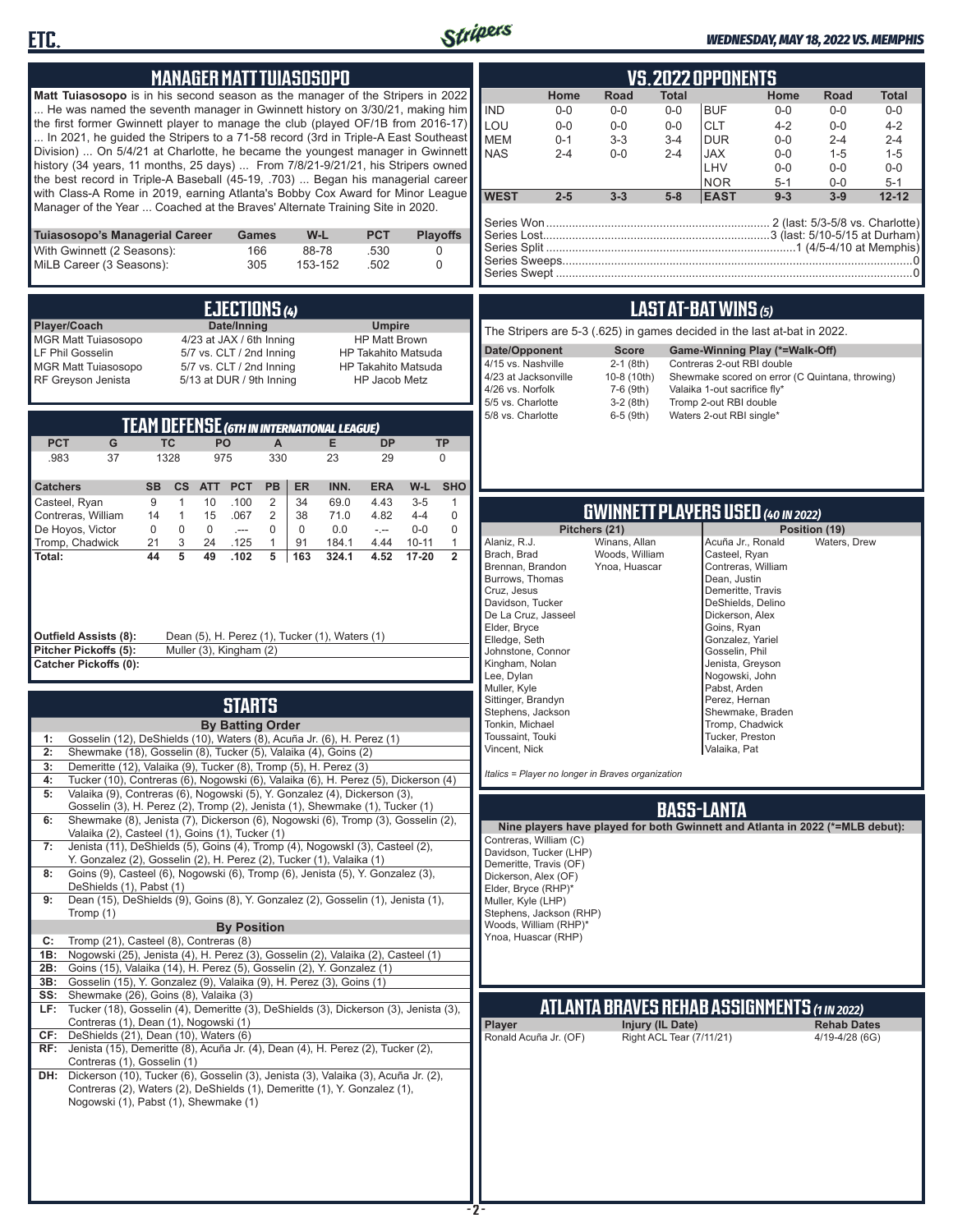### **STARTING PITCHER**



**ON BRAVES 40-MAN ROSTER**

#### *WEDNESDAY, MAY 18, 2022 VS. MEMPHIS*

# **49** BRUCE ELDER

|      |     | GO, DIIYGLEEDEN                                                   | <b>BIO ON PAGE 45 OF MEDIA GUIDE</b> |
|------|-----|-------------------------------------------------------------------|--------------------------------------|
| B/T: | R/R | <b>BORN:</b> 5/19/99 in Decatur, TX (age 22)                      |                                      |
| HT:  | հ-2 | <b>ACQUIRED:</b> Braves' 5th Round Pick in 2020 June draft out of |                                      |
| WT:  | 220 | the University of Texas (Austin, TX).                             |                                      |

*TONIGHT'S START:* On the eve of his 23rd birthday, **Bryce Elder** makes his third Triple-A start of the season in game two of a six-game series vs. Memphis.

- **• GWN Career:** Makes his 10th career start with Gwinnett ... Is 2-3 with a 3.21 ERA (17 ER in 47.2 IP), 1.07 WHIP, and .162 BAA since 2021 ... When he debuted last season, was the first of Atlanta's 2020 draft class to reach Triple-A.
- **• Triple-A Splits:** Makes his fifth career start at Coolray Field (0-1, 2.25 ERA, .155 BAA) and ninth career night start at the Triple-A level (2-3, 3.30 ERA, .163 BAA).
- **• Last Stripers Win:** Seeking his first win with Gwinnett since 9/9/21 at Columbus (7.0 IP, 1 H, 2 BB, 7 SO in 1-0 win) ... Is winless in five Triple-A starts since then (0-2, 3.60 ERA).

*PROSPECTING:* Elder is ranked the Atlanta Braves' No. 5 prospect by MLB.com ... He is the second-highest ranked pitcher on Gwinnett's roster (**Kyle Muller** is No. 4).

*2022 WITH ATLANTA:* Began the season on Gwinnett's Opening Night roster, but did not appear before having his contract selected by Atlanta on 4/12 ... Made his MLB debut on 4/12 vs. Washington, earning the win (5.2 IP, 6 H, 3 ER, 2 HR, 0 BB, 4 SO) in Braves' 16-4 rout ... Became the 107th former Gwinnett player to reach the Majors and the first Braves starter to win his MLB debut since **Ian Anderson** (8/26/20 at NYY, won 5-1) ... Went 0-3 with a 4.73 ERA (7 ER in 13.1 IP) in his next three starts, walking 14 and striking out eight ... Optioned to Gwinnett on 5/1.

*2022 SPRING TRAINING:* Made two starts for Atlanta, going 1-0 with a 0.00 ERA (0 ER in 7.2 IP) ... Did not allow a hit (.000 BAA), walked four, struck out four.

*2021 SEASON:* Earned the Braves' Phil Niekro Award for Minor League Pitcher of the Year after going 11-5 with a 2.75 ERA, 1.10 WHIP, and .193 BAA in 25 starts across three levels (High-A Rome, Double-A Mississippi, Triple-A Gwinnett) during his pro debut ... Ranked among MiLB pitching leaders in innings (1st, 137.2), starts (T-2nd), wins (T-6th), and strikeouts (10th, 155) ... Named Double-A South Pitcher of the Week for 7/5-7/11 (2-0, 0.75 ERA, 0.67 WHIP, .061 BAA in 2 starts) and Double-A South Pitcher of the Month for July (4-1, 2.73 ERA, 0.88 WHIP, .140 BAA in 5 starts) ... Won eight of nine starts between 7/4 and 8/20 (8-1, 2.84 ERA, 1.04 WHIP, .179 BAA).

| <b>ELDER'S 2022 STATS</b> |          |            |       |       |    |           |           |           |            |
|---------------------------|----------|------------|-------|-------|----|-----------|-----------|-----------|------------|
| <b>I</b> Team             | $W-L$    | <b>ERA</b> | G/GS  | ΙP    | ER | <b>HR</b> | <b>BB</b> | <b>SO</b> | <b>BAA</b> |
| ATLANTA (MLB)             | $1 - 3$  | 4.74       | 4/4   | 19.0  | 10 |           | 14        | 12        | .254       |
| Gwinnett (AAA)            | $0 - 0$  | 6.55       | 212   | 11.0  |    |           |           | 8         | .220       |
| MiLB Career:              | $11 - 5$ | 3.03       | 27/27 | 148.2 | 50 | 11        | 61        | 163       | .195       |
| MLB Career:               | 1-3      | 4.74       | 4/4   | 19.0  | 10 |           | 14        | 12        | .254       |

| <b>ELDER'S 2022 SPLITS (WITH GWINNETT)</b> |                     |                  |                       |  |  |  |  |  |
|--------------------------------------------|---------------------|------------------|-----------------------|--|--|--|--|--|
| Home:                                      | 0-0, 2.57 ERA (1G)  | Road:            | 0-0, 13.50 ERA (1G)   |  |  |  |  |  |
| Day:                                       | $0-0, - -$ ERA (0G) | Night:           | $0-0, 6.55$ ERA (2G)  |  |  |  |  |  |
| <b>Starter:</b>                            | 0-0, 6.55 ERA (2G)  | <b>Reliever:</b> | $0-0, - -$ ERA $(0G)$ |  |  |  |  |  |
| Vs. LHB:                                   | .280 BAA, 1 HR      | Vs. RHB:         | .125 BAA, 0 HR        |  |  |  |  |  |

| <b>ELDER VS. MEMPHIS</b> |       |                |   |    |     |  |    |           |           |                 |
|--------------------------|-------|----------------|---|----|-----|--|----|-----------|-----------|-----------------|
|                          | W-L   | <b>ERA</b>     | G | GS | IP  |  | ER | <b>HR</b> | <b>BB</b> | SO <sub>1</sub> |
| 2021:                    | 0-0   | 4.50           |   |    | 4.0 |  | າ  |           |           |                 |
| 2022:                    | 0-0   | $\overline{a}$ |   |    | 0.0 |  |    |           |           |                 |
| <b>I</b> Career:         | $0-0$ | 4.50           |   |    | 4.0 |  |    |           |           |                 |

|             | <b>ELDER'S HIGHS &amp; LOWS</b> |                                     |  |  |  |  |  |  |  |  |  |  |
|-------------|---------------------------------|-------------------------------------|--|--|--|--|--|--|--|--|--|--|
|             | <b>Season</b>                   | Career (MiLB and MLB)               |  |  |  |  |  |  |  |  |  |  |
| IP:         | 7.0 (5/5 vs. CLT)               | 7.0 (7x, last: 5/5/22, GWN vs. CLT) |  |  |  |  |  |  |  |  |  |  |
| $\vert$ so: | 7 (5/5 vs. CLT)                 | 10 (6/3/21, ROM at BG)              |  |  |  |  |  |  |  |  |  |  |
| BB:         | 6 (4/24 vs. MIA)                | 6 (4/24/22, ATL vs. MIA)            |  |  |  |  |  |  |  |  |  |  |
| Iн:         | 6 (2x, last: 5/12 at DUR)       | 9 (8/3/21, MIS at BIR)              |  |  |  |  |  |  |  |  |  |  |
| <b>IER:</b> | 6 (5/12 at DUR)                 | 6 (5/12/22, GWN at DUR)             |  |  |  |  |  |  |  |  |  |  |
| Low-Hit CG: | None                            | None                                |  |  |  |  |  |  |  |  |  |  |
| Low-ER CG:  | None                            | None                                |  |  |  |  |  |  |  |  |  |  |

#### *ELDER'S CAREER ACCOLADES*

**2021:** Double-A South Pitcher of the Week for 7/11/21 ... Double-A South Pitcher of the Month for July ... MiLB.com Braves Organization All-Star ... Atlanta Braves Phil Niekro Award for MiLB Pitcher of the Year.

|            | <b>ELDER'S 2022 STARTS (ALL LEVELS)</b>                                                                                                                             |         |     |  |  |  |  |    |   |       |          |                         |            |                                              |
|------------|---------------------------------------------------------------------------------------------------------------------------------------------------------------------|---------|-----|--|--|--|--|----|---|-------|----------|-------------------------|------------|----------------------------------------------|
| Team       | Date/Opp.<br>NP-S<br>Opp. Starter<br><b>Catcher</b><br><b>Notes</b><br><b>Final</b><br><b>HR</b><br>н<br>-SO<br><b>Result</b><br><b>IP</b><br><b>ER</b><br>BB.<br>R |         |     |  |  |  |  |    |   |       |          |                         |            |                                              |
| ATL        | 4/12 vs. WSH                                                                                                                                                        | W. 1-0  | 5.2 |  |  |  |  |    |   | 85-50 | d'Arnaud | <b>Patrick Corbin</b>   | W. 16-4    | MLB debut, first MLB win.                    |
| ATL        | 4/17 at SD                                                                                                                                                          |         | 4.  |  |  |  |  |    |   | 89-51 | d'Arnaud | Yu Darvish              | ∟. 2-1     | First MLB loss (exited trailing 2-0).        |
| <b>ATL</b> | 4/24 vs. MIA                                                                                                                                                        | $1 - 2$ | 4.2 |  |  |  |  | 6. | 4 | 96-54 | Pina     | Jesus Luzardo           | $L.5 - 4$  | Career-high 6 walks.                         |
| <b>ATL</b> | 4/30 at TEX                                                                                                                                                         | -3      |     |  |  |  |  |    |   | 69-41 | d'Arnaud | Dane Dunning            | $L.3 - 1$  | First pro appearance in his home state (TX). |
| <b>GWN</b> | 5/5 vs. CLT                                                                                                                                                         | ND      | 0.1 |  |  |  |  |    |   | 95-57 | Tromp    | <b>Brandon Finnegan</b> | W. 3-2     | Only runs on Adam Haseley's 2-run HR.        |
| <b>GWN</b> | 5/12 at DUR                                                                                                                                                         | ND.     | 4.0 |  |  |  |  |    |   | 75-45 | Tromp    | Joel Pequero            | $-0.8 - 7$ | Career-high 6 ER, all allowed in 4th inning. |
|            |                                                                                                                                                                     |         |     |  |  |  |  |    |   |       |          |                         |            |                                              |

|                     | <b>STRIPERS STARTING PITCHERS (11 IN 2022)</b>                                                                         |      |    |   |           |                       |                   |                                                     |  |  |  |  |  |  |
|---------------------|------------------------------------------------------------------------------------------------------------------------|------|----|---|-----------|-----------------------|-------------------|-----------------------------------------------------|--|--|--|--|--|--|
| <b>Pitcher</b>      | W-L<br><b>GS</b><br><b>ERA</b><br><b>Team W-L Run Support</b><br><b>Last Gwinnett Start</b><br><b>Final Line</b><br>QS |      |    |   |           |                       |                   |                                                     |  |  |  |  |  |  |
| Davidson, Tucker    | $1 - 1$                                                                                                                | 4.44 |    |   | $1 - 4$   | 3.00 RPG (15 Tot.)    | 5/11 at DUR (W)   | 5.0 IP, 4 H, 1 R, 1 ER, 0 BB, 6 SO, 1 HR (86p/57s)  |  |  |  |  |  |  |
| De La Cruz. Jasseel | $0 - 2$                                                                                                                | 9.72 | 4  |   | 1-3       | 1.75 RPG (7 Tot.)     | 4/26 vs. NOR (ND) | 0.2 IP, 2 H, 2 R, 2 ER, 3 BB, 0 SO (34p/15s)        |  |  |  |  |  |  |
| Elder, Bryce        | $0-0$                                                                                                                  | 6.55 |    |   | $1 - 1$   | 4.50 RPG (9 Tot.)     | 5/12 at DUR (ND)  | 4.0 IP, 6 H, 6 R, 6 ER, 1 HB, 3 BB, 1 SO (75p/45s)  |  |  |  |  |  |  |
| Johnstone, Connor   | $0 - 1$                                                                                                                | 3.38 |    |   | $2 - 2$   | 1.00 RPG (4 Tot.)     | 5/17 vs. MEM (L)  | 2.0 IP, 4 H, 4 R, 3 ER, 1 BB, 0 SO (38p/23s)        |  |  |  |  |  |  |
| Kingham, Nolan      | $0 - 0$                                                                                                                | 0.00 |    |   | $1 - 0$   | 4.00 RPG (4 Tot.)     | 4/30 vs. NOR (ND) | 4.0 IP, 1 H, 0 R, 1 BB, 2 SO (42p/26s)              |  |  |  |  |  |  |
| Muller, Kyle        | $2 - 2$                                                                                                                | 3.69 | 6  |   | $3 - 3$   | 2.50 RPG (15 Tot.)    | 5/14 at DUR (L)   | 6.0 IP, 6 H, 4 R, 4 ER, 2 BB, 12 SO, 2 HR (94p/66s) |  |  |  |  |  |  |
| Stephens, Jackson   | $1 - 0$                                                                                                                | 3.00 |    |   | $1 - 0$   | 4.00 RPG (4 Tot.)     | 4/7 at MEM (W)    | 6.0 IP, 4 H, 2 R, 2 ER, 0 BB, 7 SO (71p/52s)        |  |  |  |  |  |  |
| Toussaint, Touki    | $1 - 1$                                                                                                                | 5.96 | 6  |   | $5 - 1$   | 4.17 RPG (25 Tot.)    | 5/15 at DUR (L)   | 3.1 IP, 5 H, 3 R, 3 ER, 3 BB, 3 SO, 2 HR (86p/49s)  |  |  |  |  |  |  |
| Vincent, Nick       | $0 - 0$                                                                                                                | 0.00 |    | 0 | $1 - 0$   | $0.00$ RPG $(0$ Tot.) | 4/15 vs. NAS (ND) | 2.0 IP, 1 H, 0 R, 1 BB, 4 SO (41p/25s)              |  |  |  |  |  |  |
| Winans, Allan       | $0 - 1$                                                                                                                | 6.55 | 3  |   | $0 - 3$   | 2.67 RPG (8 Tot.)     | 4/20 at JAX $(L)$ | 2.1 IP, 4 H, 6 R, 6 ER, 2 BB, 3 SO, 2 HR (59p/35s)  |  |  |  |  |  |  |
| Ynoa, Huascar       | $1 - 2$                                                                                                                | 6.41 |    |   | $1 - 3$   | 2.25 RPG (9 Tot.)     | 5/13 at DUR (L)   | 3.0 IP, 5 H, 4 R, 4 ER, 3 BB, 7 SO, 1 HR (75p/45s)  |  |  |  |  |  |  |
| Total:              | $6 - 10$                                                                                                               | 5.04 | 37 | 6 | $17 - 20$ | 2.70 RPG (100 Tot.)   |                   |                                                     |  |  |  |  |  |  |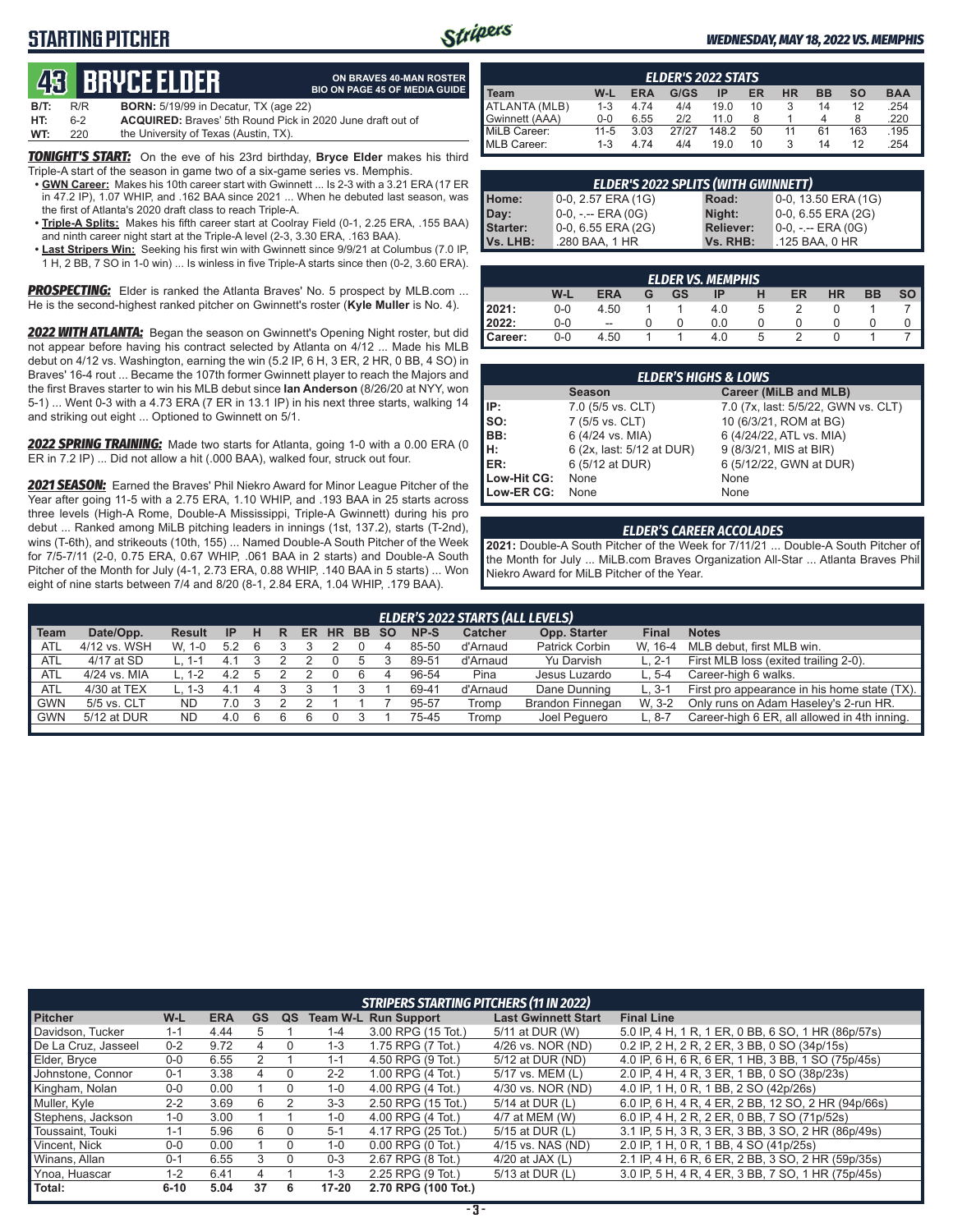#### **BULLPEN**



#### *WEDNESDAY, MAY 18, 2022 VS. MEMPHIS*

|                                                                                 | <b>STRIPERS PITCHING BREAKDOWN</b>                                                      |      |       |                                          |     |    |     |     |      |  |  |  |  |  |
|---------------------------------------------------------------------------------|-----------------------------------------------------------------------------------------|------|-------|------------------------------------------|-----|----|-----|-----|------|--|--|--|--|--|
|                                                                                 | W-L<br><b>ERA</b><br><b>HR</b><br><b>SO</b><br><b>BAA</b><br>ER<br><b>BB</b><br>IP<br>R |      |       |                                          |     |    |     |     |      |  |  |  |  |  |
| Starters:                                                                       | $6 - 10$                                                                                | 5.04 | 159.0 | 97                                       | 89  | 22 | 70  | 177 | .250 |  |  |  |  |  |
| Relievers:<br>.242<br>$11 - 10$<br>4.08<br>83<br>165.1<br>75<br>20<br>50<br>218 |                                                                                         |      |       |                                          |     |    |     |     |      |  |  |  |  |  |
| l Total:                                                                        | $17 - 20$                                                                               | 4.52 | 324.1 | 180                                      | 163 | 42 | 120 | 395 | .246 |  |  |  |  |  |
|                                                                                 | <b>IR/Scored: 42/7 (16.7%)</b><br><b>Saves/Opp:</b> 5/10 (50.0%)<br>Holds: 11           |      |       |                                          |     |    |     |     |      |  |  |  |  |  |
|                                                                                 | <b>SO/9.0 IP Ratio: 10.96</b>                                                           |      |       | <b>BB/9.0 IP Ratio: 3.33 CG/SHO: 0/0</b> |     |    |     |     |      |  |  |  |  |  |

#### **32 R.J. ALANIZ** *- RHP - 30 YRS - McALLEN, TX*

*RELIEF W/GWN:*1-1, 4.05 ERA in 11G *START W/GWN:*0-0, -.-- ERA in 0G *GF:*5 *HOLDS:*0 *SAVES:*1/1 *IR/SCORED:*3/0 *SCORELESS STREAK:*-1G (2 ER)

- *LAST OUTING:*5/15 at DUR (1.0 IP, 2 H, 2 R, 2 ER, 1 BB, 1 SO, 19p/13s)
- **• 2022: 4/7 at MEM:** Earned a save in his Gwinnett debut (1.0 IP, 0 H, 0 R, 1 SO), finishing off a 5-2 win ... **5/3 vs. CLT:** Notched 50th career MiLB win and 1st with Gwinnett (1.1 IP, 2 H in 11-7 win).
- **• 2021:** Pitched for both Triple-A Louisville (1-3, 3.46 ERA, .286 BAA, 1 SV in 33G) and Cincinnati (0-0, 3.38 ERA, .111 BAA in 3G).
- **• Triple-A Stops:** Prior to joining Gwinnett, has pitched for Toledo (DET) from 2016- 17, Durham (TB) in 2018, Tacoma (SEA) in 2019, and Louisville (CIN) from 2019- 21 ... Was a part of Durham's Governors' Cup championship team in 2018.
- **• MLB Career:** 1-0, 8.35 ERA, .278 BAA, 0 SV in 15G (0 starts) with Seattle (2019) and Cincinnati (2019, 2021).
- **• Acquired:** MiLB FA (3/20/22) ... Originally signed by the Houston Astros as a nondrafted free agent (8/14/09).

#### **53 BRAD BRACH** *- RHP - 36 YRS - FREEHOLD, NJ*

*RELIEF W/GWN:*2-0, 3.29 ERA in 11G *START W/GWN:*0-0, -.-- ERA in 0G *GF:*5 *HOLDS:*0 *SAVES:*1/1 *IR/SCORED:*2/0 *SCORELESS STREAK:*-2G (3 ER) *LAST OUTING:*5/15 at DUR (1.0 IP, 0 H, 1 R, 1 ER, 3 BB, 1 SO, 32p/17s)

- **• 2022: 4/12 vs. NAS:** On his 36th birthday, earned 1st save with Gwinnett, closing out 4-3 win (1.0 IP, 3 H, 2 ER, 1 BB) ... **4/23 at JAX:** Pitched scoreless 9th and 10th innings (2.0 IP, 1 H, 0 R, 1 SO) for his 2nd win in 10-8 victory ... **4/15-5/6:** Made 6 consecutive scoreless appearances (8.2 IP, 7 H, 1 BB, 8 SO).
- **• 2021:** In 35G with Cincinnati, was 1-2 with a 6.30 ERA, .254 BAA, and 1 save ... Also logged 8G with Triple-A Louisville (0-0, 0.00 ERA, 0 ER in 8.2 IP, 15 SO).
- **• Triple-A Stops:** Prior to joining Gwinnett, has pitched for Tucson (SD) from 2011- 13, Norfolk (BAL) in 2014, and Louisville (CIN) in 2021.
- **• MLB Career:** 38-29, 3.55 ERA, .232 BAA, 34 SV in 531G (0 starts) with San Diego (2011-13), Baltimore (2014-18), Atlanta (2018), Chicago Cubs (2019), New York Mets (2019-20), and Cincinnati (2021) ... Pitched in the MLB Postseason for Baltimore (2014, 2016) and Atlanta (2018).
- **• Acquired:** MiLB FA (3/19/22) ... Originally the San Diego Padres' 42nd-round pick in 2008 out of Monmouth University (West Long Branch, NJ).

### **57 BRANDON BRENNAN** *- RHP - 30 YRS - MISSION VIEJO, CA*

*RELIEF W/GWN:*0-1, 8.22 ERA in 12G *START W/GWN:*0-0, -.-- ERA in 0G *GF:*0 *HOLDS:*1 *SAVES:*0/0 *IR/SCORED:*2/2 *SCORELESS STREAK:*1G (2.0 IP)

- *LAST OUTING:*5/17 vs. MEM (2.0 IP, 1 H, 0 R, 0 BB, 3 SO, 27p/21s)
- **• 2022: Has struck out 3 batters in 6 of his 12 outings (20 SO in 15.1 IP total)**. **• 2021:** Made 32 relief appearances with Triple-A Worcester (Red Sox), going 1-2
- with a 5.97 ERA, .293 BAA, and 1 save (1-for-4) ... Also made 1 MLB appearance with Boston, tossing 3.0 scoreless IP on 6/12 vs. Toronto.
- **• Triple-A Stops:** Prior to joining Gwinnett, has pitched for Charlotte (CWS) from 2017-18, Tacoma (SEA) in 2019, and Worcester (BOS) in 2021.
- **• MLB Career:** 3-6, 4.21 ERA, .214 BAA, 0 SV in 55G (0 starts) with Seattle (2019- 20) and Boston (2021).
- **• Acquired:** MiLB FA (3/10/22) ... Originally the Chicago White Sox' 4th-round pick in 2012 out of Orange Coast College (Costa Mesa, CA).

### **49 THOMAS BURROWS** *- LHP - 27 YRS - FLORENCE, AL*

*RELIEF W/GWN:*2-1, 3.77 ERA in 12G *START W/GWN:*0-0, -.-- ERA in 0G *GF:*0 *HOLDS:*2 *SAVES:*0/2 *IR/SCORED:*11/1 *SCORELESS STREAK:*2G (3.1 IP)

- *LAST OUTING:*5/17 vs. MEM (2.0 IP, 1 H, 0 R, 2 HB, 0 BB, 2 SO, 29p/17s)
- **• 2022: 4/6 at MEM:** Struck out his lone batter faced (Nolan Gorman), stranding 3 inherited runners and earning his first win of the year ... **4/30 vs. NOR:** Picked up 2nd win, logging 2.0 IP (1 H, 0 R) in combined 6-hit shutout (won 5-0).
- **• GWN Career:** 6-3, 3.58 ERA (39 ER in 98.0 IP), 6 SV in 74G (1 start) since 2019.
- **• 2021:** Spent entire year with Gwinnett, going 3-1 with a 2.64 ERA, .176 BAA, and 0 saves (0-for-1) in 35G (1 start) ... Led team in relief strikeouts (65).
- **• MLB Career:** Has yet to make his Major League debut.
- **• Acquired:** Via trade with Seattle (1/11/17) ... Originally the Seattle Mariners' 4thround pick in 2016 out of the University of Alabama.
- **• Accolades:** Earned Gwinnett's Community Service Award in 2019.

| <b>PITCHING SPLITS</b> |            |           |            | <b>PITCHING BY MONTH</b> |            |           |           |     |            |  |  |
|------------------------|------------|-----------|------------|--------------------------|------------|-----------|-----------|-----|------------|--|--|
|                        | <b>BAA</b> | <b>HR</b> |            | W-L                      | <b>ERA</b> | <b>HR</b> | <b>BB</b> | SΟ  | <b>BAA</b> |  |  |
| Vs. LHB:               | .281       | 20        | April:     | $10 - 13$                | 4.01       | 23        | 77        | 228 | .230       |  |  |
| Vs. RHB:               | .217       | 22        | May:       | $7 - 7$                  | 5.37       | 19        | 43        | 167 | .270       |  |  |
| <b>Bases Empty:</b>    | .226       | 22        | June:      | $0 - 0$                  |            | 0         | 0         | 0   |            |  |  |
| <b>Runners On:</b>     | .271       | 20        | July:      | $0 - 0$                  | -.--       | 0         | O         | O   | ---        |  |  |
| <b>RISP:</b>           | .273       |           | August:    | $0 - 0$                  | - --       | O         | 0         | O   |            |  |  |
| Loaded:                | .391       |           | September: | $0 - 0$                  |            | 0         | 0         | O   |            |  |  |

## **48 JESUS CRUZ** *- RHP - 27 YRS - SALINAS DE HIDALGO, MEXICO*

*RELIEF W/GWN:*0-0, 2.79 ERA in 8G *START W/GWN:*0-0, -.-- ERA in 0G

*GF:*5 *HOLDS:*0 *SAVES:*0/0 *IR/SCORED:*7/3 *SCORELESS STREAK:*-1G (1 ER) *LAST OUTING:*5/14 at DUR (1.0 IP, 1 H, 1 R, 1 ER, 1 HR, 0 BB, 0 SO, 9p/5s)

- **• 2022:** Released by St. Louis on 3/30, signed with Atlanta on 4/6 ... **Since joining Gwinnett on 4/15, 5 of his 9G have been scoreless (9.2 IP, 3 ER)**.
- **• 2021:** Logged 37 relief appearances with Triple-A Memphis, going 0-3 with a 3.06 ERA, .223 BAA, and 3 SV (3-for-5) ... Pitched for Aguilas de Mexicali in the Mexican Pacific Winter League (0-1, 2.66 ERA in 21G).
- **• Triple-A Stops:** Prior to joining Gwinnett, pitched for Memphis (STL) in 2019 and 2021 ... Combined to go 6-10 with a 5.42 ERA, .246 BAA, and 3 SV in 100G.
- **• MLB Career:** 0-0, 18.00 ERA, .600 BAA, 0 SV in 1G (0 starts) with St. Louis (2020). **• Acquired:** MiLB FA (4/6/22) ... Originally signed by the St. Louis Cardinals as a
- non-drafted free agent (7/2/17).

### **60 JASSEEL DE LA CRUZ** *- RHP - 24 YRS - HATO MAYOR, D.R.*

|         | RELIEF W/GWN: 0-0, 4.50 ERA in 3G | <b>START W/GWN: 0-2, 9.72 ERA in 4G</b>                                 |
|---------|-----------------------------------|-------------------------------------------------------------------------|
| GF: $2$ |                                   | HOLDS: 0 SAVES: 0/0 IR/SCORED: 0/0 SCORELESS STREAK: 1G (2.0 IP)        |
|         |                                   | <b>LAST OUTING:</b> 5/13 at DUR (2.0 IP, 1 H, 0 R, 1 BB, 2 SO, 32p/18s) |

- **• 2022:** Was on Gwinnett's Opening Night roster for the 2nd straight season ... Opened the year in the rotation (0-2, 9.72 ERA in 4 starts from 4/9-4/26).
- **• GWN Career:** 1-5, 7.21 ERA (55 ER in 68.2 IP), 0 SV in 27G (19 starts) since 2021 **• 2021:** Made his Triple-A debut with the Stripers, going 1-3 with a 7.03 ERA, 1.70
- WHIP, and .278 BAA in 20G (15 starts) ... Was on the 7-day IL from 8/16-9/15. **• MLB Career:** Has yet to debut in the Majors despite recalls in 2020 and 2021.
- **• Acquired:** MiLB FA (3/13/22) ... Originally signed by the Atlanta Braves as a NDFA (6/1/15) ... Non-tendered and elected free agency (11/30/21).
- **• Accolades:** Won FSL Pitcher of the Week award on 5/19/19 after throwing the first no-hitter in Florida Fire Frogs history on 5/18/19 vs. Jupiter (9.0 IP, 2 BB, 4 SO).

#### **55 SETH ELLEDGE** *- RHP - 25 YRS - DALLAS, TX*

*RELIEF W/GWN:*1-1, 2.13 ERA in 10G *START W/GWN:*0-0, -.-- ERA in 0G *GF:*1 *HOLDS:*1 *SAVES:*0/0 *IR/SCORED:*2/0 *SCORELESS STREAK:*5G (7.0 IP) *LAST OUTING:*5/15 at DUR (1.0 IP, 1 H, 0 R, 0 BB, 3 SO, 20p/12s)

- **• 2022: Riding 5G scoreless streak since 4/29 (7.0 IP, 2 H, 1 BB, 14 SO, .087 BAA) ... 4/29 vs. NOR:** Earned first win with Gwinnett, tossing 2.0 IP (0 H, 0 R, 0 BB, 4 SO) as part of combined 4-hit shutout in 8-0 victory.
- **• 2021:** Pitched for both Triple-A Memphis (2-2, 6.56 ERA, .299 BAA, 2 SV in 30G) and St. Louis (0-0, 4.63 ERA, .302 BAA, 0 SV in 11G).
- **• Triple-A Stops:** Prior to joining Gwinnett, has pitched for Memphis (STL) from 2019-21 (5-3, 5.66 ERA, .270 BAA, 2 SV in 51G) ... Also appeared for the Redbirds in the 2018 PCL Playoffs (0-0, 0.00 ERA in 1G).
- **• MLB Career:** 1-0, 4.63 ERA, .282 BAA, 0 SV in 23G with St. Louis (2020-21).
- **• Acquired:** MiLB FA (3/30/22) ... Originally the Seattle Mariners' 4th-round pick in 2017 out of Dallas Baptist University (TX).

### **39 NOLAN KINGHAM** *- RHP - 25 YRS - LAS VEGAS, NV*

| <b>RELIEF W/GWN: 1-0, 2.76 ERA in 9G/</b> |                                                                          | <b>START W/GWN: 0-0, 0.00 ERA in 1G</b>                                 |
|-------------------------------------------|--------------------------------------------------------------------------|-------------------------------------------------------------------------|
| GF: 0                                     |                                                                          | <b>HOLDS: 0 SAVES: 0/0 IR/SCORED: 9/0 SCORELESS STREAK: 2G (3.2 IP)</b> |
|                                           | <b>LAST OUTING:</b> $5/15$ at DUR (1.2 IP 0 H, 0 R, 0 BB, 2 SO, 17p/14s) |                                                                         |

- **• 2022: 4/5-4/20:** Opened season with 5 consecutive scoreless outings, totaling 9.1 IP (3 H, 1 BB, 8 SO, .103 BAA) ... **4/30 vs. NOR:** Made spot start, pitching 4.0 innings (1 H, 1 BB, 2 SO) in combined 6-hit shutout (won 5-0) ... **5/10 at DUR:** earned 1st career Triple-A win in 16th outing (2.0 IP, 0 H, 0 R, 3 SO).
- **• GWN Career:** 1-5, 6.89 ERA (38 ER in 49.2 IP), 0 SV in 17G (7 starts) since 2021. **• 2021:** Pitched for both Double-A Mississippi (6-1, 2.08 ERA, .225 BAA, 2 SV in
- 12G) and Gwinnett (0-5, 10.13 ERA, .365 BAA in 7G) ... Named Double-A South Pitcher of the Month for June (3-0, 0.83 ERA, 0.83 WHIP, .193 BAA in 5 starts) ... Served as the M-Braves' closer during the Double-A South Championship Series, going 3-for-3 in save chances (2.1 IP, 1 H, 0 R, 0 BB, 2 SO) ... Got the final 3 outs of Mississippi's 2-1 win over Montgomery in Game 5, clinching the title.
- **• MLB Career:** Has yet to make his Major League debut.
- **• Acquired:** Braves' 12th-round pick in 2018 out of the University of Texas.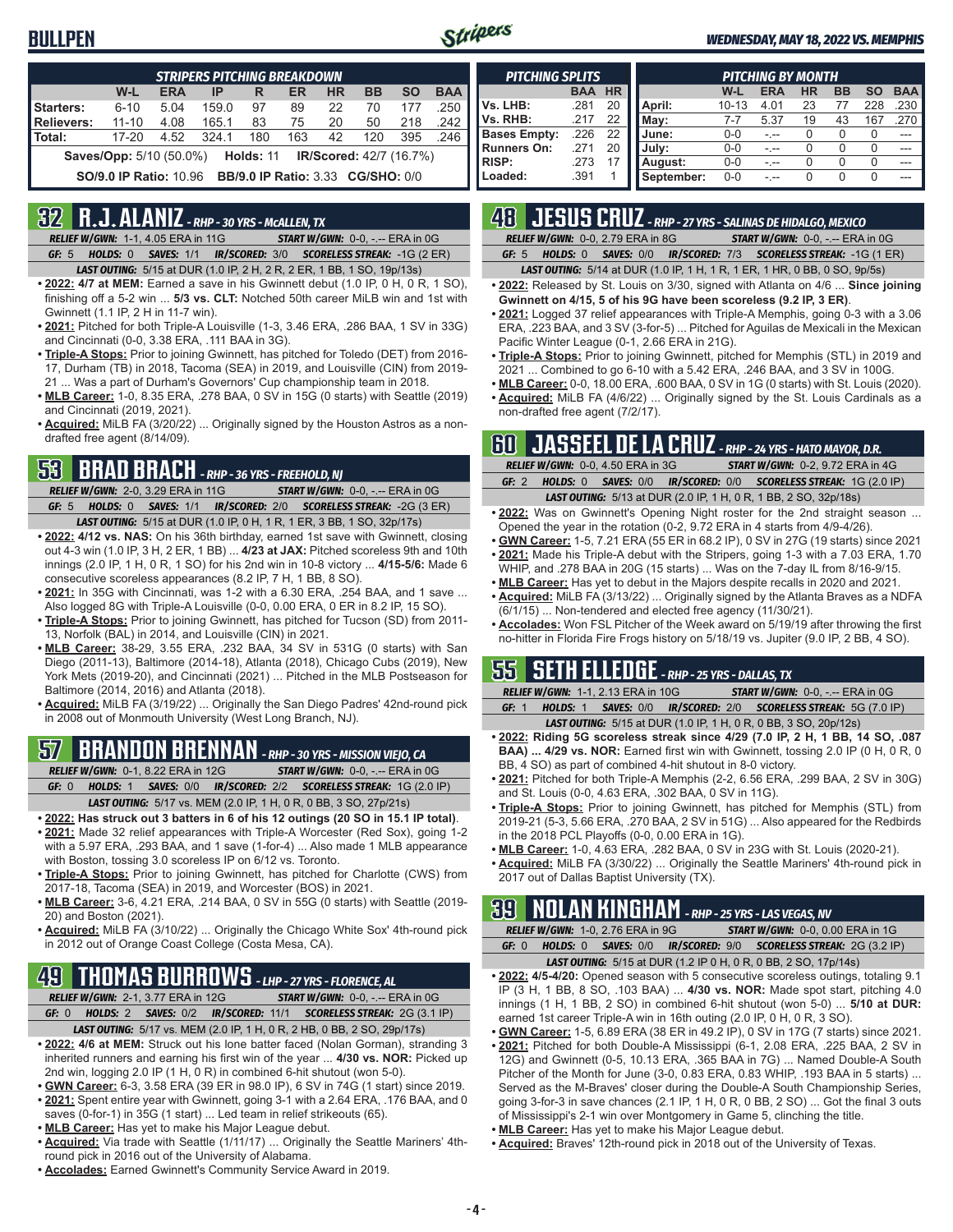#### **BULLPEN**

#### **58 DYLAN LEE** *- LHP - 27 YRS - DINUBA, CA*

*RELIEF W/GWN:*1-1, 1.98 ERA in 12G *START W/GWN:*0-0, -.-- ERA in 0G *GF:*5 *HOLDS:*1 *SAVES:*0/0 *IR/SCORED:*2/0 *SCORELESS STREAK:*-1G (1 ER) *LAST OUTING:*5/14 at DUR (1.0 IP, 1 H, 1 R, 1 ER, 1 BB, 2 SO, 24p/16s)

- **• 2022:** Recalled by Atlanta on 4/19, did not pitch (optioned on 4/20) ... **5/8 vs. CLT:** Logged 2.0 IP (1 H, 0 R, 4 SO) for 1st win of the year in 6-5 comeback.
- **• GWN Career:** 6-2, 1.64 ERA (11 ER in 60.1 IP), 1 SV in 47G since 2021.
- **• 2021:** Named Stripers' Most Outstanding Reliever (5-1, 1.54 ERA, .176 BAA, 1 SV in 35G) ... Led GWN relievers (min. 30.0 IP) in BAA, ranked 2nd in ERA.
- **• 2021 w/ATL:** Made his MLB debut with the Braves, logging 2G in relief in October (0-0, 9.00 ERA, .333 BAA) ... Also made his MLB Postseason debut (0-0, 6.00 ERA, .286 BAA in 3G, 1 start) ... Started Game 4 of the World Series vs. Houston on 10/30 (ND, 0.1 IP, 1 H, 1 ER, 2 BB, 1 SO), becoming the 1st pitcher in MLB history to make his 1st career start in the World Series.
- **• MLB Career:** 0-0, 9.00 ERA, .333 BAA, 0 SV in 2G (0 starts) with Atlanta (2021). **• Acquired:** MiLB FA (4/15/21) ... Originally the Miami Marlins' 10th-round pick in 2016 out of Fresno State University.

#### **56 BRANDYN SITTINGER** *- LHP - 27 YRS - ELYRIA, OH*

- *RELIEF W/GWN:*1-2, 7.98 ERA in 11G *START W/GWN:*0-0, -.-- ERA in 0G *GF:*1 *HOLDS:*1 *SAVES:*0/1 *IR/SCORED:*1/1 *SCORELESS STREAK:*-3G (5 ER)
- *LAST OUTING:*5/17 vs. MEM (2.0 IP, 4 H, 3 ER, 2 HR, 0 BB, 1 SO, 34p/28s) **• 2022: 4/12 vs. NAS:** Earned his 1st win with Gwinnett (2.0 IP, 2 H, 0 R in 4-3 win)
- ...**4/12-4/19:** Had 3 straight 2.0-inning scoreless outings (6.0 IP, 5 H, 2 BB, 7 SO). • 2021: Split time between Double-A Amarillo (0-1, 3.94 ERA, .196 BAA, 1 SV in 12G) and Triple-A Reno (1-1, 4.24 ERA, .209 BAA, 4 SV in 23G) of the Arizona organization ... Also made his MLB debut (0-1, 7.71 ERA, .294 BAA, 0 SV in 5G).
- **• Triple-A Stops:** Prior to joining Gwinnett, had only pitched with Reno in 2021.
- **• MLB Career:** 0-1, 7.71 ERA, .294 BAA, 0 SV in 5G (0 starts) with Arizona (2021).
- **• Acquired:** MiLB FA (2/20/22) ... Originally the Detroit Tigers' 17th-round pick in 2016 out of Ashland University (Ashland, OH).

### **59 MICHAEL TONKIN** *- RHP - 32 YRS - GLENDALE, CA*

*RELIEF W/GWN:*2-0, 3.72 ERA in 10G *START W/GWN:*0-0, -.-- ERA in 0G *GF:*7 *HOLDS:*1 *SAVES:*2/3 *IR/SCORED:*0/0 *SCORELESS STREAK:*-1G (1 ER)

- *LAST OUTING:*5/13 at DUR (1.0 IP, 1 H, 1 R, 1 ER, 0 BB, 2 SO, 1 HR, 19p/12s) **• 2022: 4/6 at MEM:** In his 1st outing in affiliated MiLB since 2019 (with Triple-A Reno), earned a save in his Stripers debut (1.0 IP, 1 H, 0 R, 1 SO in 5-3 win) ... **4/26 vs. NOR:** Earned 1st win with Gwinnett despite blown save (1.0 IP, 1 H, 1 ER, 1 HR, 2 SO) in 7-6 walk-off victory ... **5/5 vs. CLT:** Struck out all 3 batters faced to get the win in last-at-bat 3-2 triumph.
- **• 2021:** Pitched for the Long Island Ducks of the Atlantic League (2-1, 0.53 ERA, 9 SV in 16G), Tijuana of the Mexican League (2-1, 2.00 ERA in 6G), and Aguilas of the Dominican Winter League (1-0, 0.68 ERA in 13G).
- **• Triple-A Stops:** Before joining Gwinnett, pitched for Rochester (MIN) from 2013- 17, San Antonio (MIL) in 2019, and Reno (ARI) in 2019.
- **• MLB Career:** 3-3, 4.43 ERA, .269 BAA, 0 SV in 141G with Minnesota (2013-17).
- **• Acquired:** MiLB FA (1/11/22) ... Originally the Minnesota Twins' 30th-round pick in 2008 out of Palmdale High School (CA).

#### **54 NICK VINCENT** *- RHP - 35 YRS - RAMONA, CA*

*RELIEF W/GWN:*0-3, 6.35 ERA in 10G *START W/GWN:*0-0, 0.00 ERA in 1G *GF:*4 *HOLDS:*2 *SAVES:*0/1 *IR/SCORED:*2/0 *SCORELESS STREAK:*-2G (2 ER)

- *LAST OUTING:*5/17 vs. MEM (1.0 IP, 2 H, 1 R, 1 ER, 0 BB, 3 SO, 19p/14s) **• 2022: 4/15 vs. NAS:** In his 1st Triple-A start since 2008 with Portland, tossed 2.0 scoreless IP (1 H, 1 BB, 4 SO) in an eventual 2-1 win ... **4/29 vs. NOR:** Struck out 4 over 2.0 hitless innings to finish 4-hit shutout in 8-0 win.
- **• 2021:** Opened the season with the Texas Rangers, pitching for Triple-A Round Rock (0-0, 4.11 ERA, .273 BAA in 15G) ... Released on 6/22 ... Signed by the Minnesota Twins on 6/23 and joined Triple-A St. Paul (3-1, 4.55 ERA, .228 BAA, 6 SV in 24G) ... Had his contract selected on 8/10 and logged 7G for the Twins (1-0, 0.71 ERA, .146 BAA, 0 SV).
- **• Triple-A Stops:** Prior to joining Gwinnett, has pitched for 7 Triple-A teams: Portland (SD, 2008), Tucson (SD, 2012-13), El Paso (SD, 2015), Sacramento (SF, 2019), Lehigh Valley (PHI, 2019), Round Rock (TEX, 2021), and St. Paul (MIN, 2021).
- **• MLB Career:** 23-23, 3.30 ERA, .236 BAA, 7 SV in 412G with San Diego (2012-15), Seattle (2016-18), San Francisco (2019), Philadelphia (2019), Miami (2020), and Minnesota (2021).
- **• Acquired:** MiLB FA (3/16/22) ... Originally the San Diego Padres' 18th-round pick in 2008 out of Cal State Long Beach.

### **33 VICTOR VODNIK** *- RHP - 22 YRS - WHITTIER, CA*

*RELIEF W/GWN:*0-0, -.-- ERA in 0G *START W/GWN:*0-0, -.-- ERA in 0G *GF:*0 *HOLDS:*0 *SAVES:*0/0 *IR/SCORED:*0/0 *SCORELESS STREAK:*0G

- *LAST OUTING:*5/15 with MIS at CHAT (1.0 IP, 1 H, 0 R, 1 BB, 3 SO, 23p/13s) **• Prospecting:** Entering 2022, ranked the Braves' No. 13 prospect (MLB.com).
- **• 2022:** Opened with Double-A Mississippi, logged 7G in relief (0-0, 0.00 ERA, 0 R in 7.0 IP, .167 BAA, 3 BB, 14 SO) ... Transferred to Gwinnett on 5/17 and is set to make his Triple-A debut.
- **• 2021:** Made 11 starts with Mississippi during his Double-A debut (1-4, 5.35 ERA, .252 BAA, 22 BB, 41 SO in 33.2 IP) ... Was on the Injured List twice, from 5/30-7/8 and from 8/16-9/29 (missed Postseason) ... **8/13 vs. BLX:** In his final outing of the year, started and tossed 5.0 hitless innings (1 BB, 9 SO) for his lone win in a 4-1 victory ... After the season, pitched for Peoria of the Arizona Fall League (2-2, 5.70 ERA in 6G, 4 starts) and was named to the "Rising Stars" game.
- **• MLB Career:** Has yet to make his Major League debut.
- **• Acquired:** Braves' 14th-round pick in 2018 out of Rialto High School (CA).

|                | <b>BULLPEN USAGE (PITCHES THROWN IN LAST 7 DAYS)</b> |      |      |      |      |                                                       |      |  |  |  |  |  |  |
|----------------|------------------------------------------------------|------|------|------|------|-------------------------------------------------------|------|--|--|--|--|--|--|
| <b>Pitcher</b> | 5/11                                                 | 5/12 | 5/13 | 5/14 | 5/15 | 5/16                                                  | 5/17 |  |  |  |  |  |  |
| Alaniz         |                                                      | 13   |      |      | 19   |                                                       |      |  |  |  |  |  |  |
| <b>Brach</b>   | 28                                                   |      |      |      | 32   |                                                       |      |  |  |  |  |  |  |
| <b>Brennan</b> |                                                      |      | 35   |      |      |                                                       | 27   |  |  |  |  |  |  |
| <b>Burrows</b> |                                                      | 30   |      |      |      |                                                       |      |  |  |  |  |  |  |
| 9<br>Cruz      |                                                      |      |      |      |      |                                                       |      |  |  |  |  |  |  |
| De La Cruz     |                                                      |      | 32   |      |      |                                                       |      |  |  |  |  |  |  |
| Elledge        | 20                                                   |      |      |      | 20   |                                                       |      |  |  |  |  |  |  |
| Johnstone      |                                                      | 37   |      |      |      |                                                       | 38   |  |  |  |  |  |  |
| Kingham        |                                                      |      |      |      |      |                                                       |      |  |  |  |  |  |  |
| Lee            | 15                                                   |      |      | 24   |      |                                                       |      |  |  |  |  |  |  |
| Sittinger      | 24                                                   |      |      |      |      |                                                       | 34   |  |  |  |  |  |  |
| Tonkin         |                                                      |      | 19   |      |      |                                                       |      |  |  |  |  |  |  |
| Vincent        |                                                      | 17   |      |      |      |                                                       | 19   |  |  |  |  |  |  |
| Vodnik         |                                                      |      | 17   |      | 23   |                                                       |      |  |  |  |  |  |  |
|                | <b>BOLD</b> = Pitches thrown in spot start           |      |      |      |      | Italics = Pitches thrown for team other than Gwinnett |      |  |  |  |  |  |  |

| <b>SCORELESS INNINGS STREAKS (15-PLUS INNINGS)</b> |              |              |  |  |  |  |  |  |  |  |  |
|----------------------------------------------------|--------------|--------------|--|--|--|--|--|--|--|--|--|
| Length                                             | <b>Dates</b> | <b>Stats</b> |  |  |  |  |  |  |  |  |  |
|                                                    |              |              |  |  |  |  |  |  |  |  |  |
|                                                    |              |              |  |  |  |  |  |  |  |  |  |
|                                                    |              |              |  |  |  |  |  |  |  |  |  |
|                                                    |              |              |  |  |  |  |  |  |  |  |  |
|                                                    |              |              |  |  |  |  |  |  |  |  |  |
|                                                    |              |              |  |  |  |  |  |  |  |  |  |

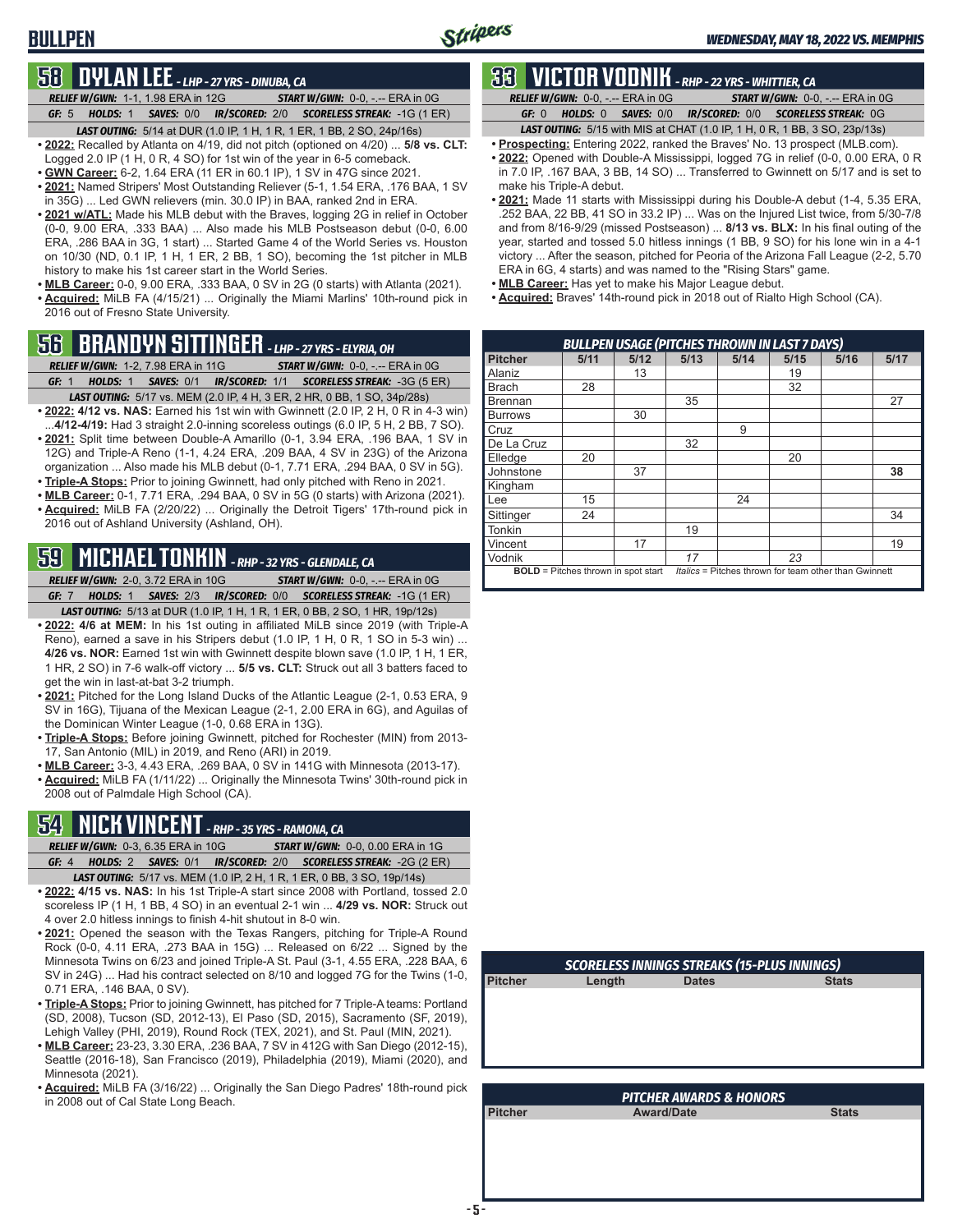#### Stripers **BATTERS** *WEDNESDAY, MAY 18, 2022 VS. MEMPHIS TOTAL:* .258, 38 HR, .737 OPS *RISP:* .239, 7 HR, .687 OPS *RUNS/INNING: 1 2 3 4 5 6 7 8 9 X TOT Vs. LHP:* .267, 12 HR, .805 OPS *RISP/2O:* .247, 2 HR, .665 OPS **Stripers:** 25 25 33 15 17 9 16 10 16 2 168 *Vs. RHP:* .255, 26 HR, .716 OPS *LOADED:* .300, 0 HR, .733 OPS **Opponents:** 24 11 23 25 26 17 25 15 13 1 180

|                  |                          |    |                          |           |      |                          |                | <b>HOME RUNS</b>         |                     |                                           |            | <b>MULTI-GAMES</b> |           |
|------------------|--------------------------|----|--------------------------|-----------|------|--------------------------|----------------|--------------------------|---------------------|-------------------------------------------|------------|--------------------|-----------|
| Player           | 1R                       | 2R | 3R                       | <b>GS</b> | Tot. |                          |                | Off LH Off RH   Team W-L | <b>Career w/GWN</b> | Last HR with Gwinnett (Regular Season)    | <b>Hit</b> | <b>RBI</b>         | <b>HR</b> |
| Acuña Jr.        |                          |    |                          |           |      |                          |                | $0 - 0$                  | 10 HR               | 4/17/18 vs. SWB, 2R (LH Josh Rogers)      |            |                    |           |
| Casteel          | 4                        |    | $\overline{\phantom{a}}$ |           | 4    | 2                        | 2              | $2 - 2$                  | 12 HR               | 5/7/22 vs. CLT. 1R (LH John Parke)        | 2          |                    |           |
| Contreras        | ۰.                       |    | $\overline{\phantom{a}}$ |           |      |                          |                | $0 - 0$                  | 9 HR                | 9/7/21 at COL, 1R (LH Kirk McCarty)       |            |                    |           |
| Dean             |                          |    |                          |           |      |                          |                | $0 - 0$                  | $0$ HR              |                                           | 3          | $\overline{2}$     |           |
| De Hovos         | ۰.                       |    | $\overline{\phantom{a}}$ | ۰         | ٠    | $\overline{\phantom{a}}$ |                | $0 - 0$                  | $0$ HR              |                                           |            |                    |           |
| Demeritte        | $\overline{\phantom{0}}$ |    |                          |           | 2    |                          | $\overline{2}$ | $0 - 2$                  | 43 HR               | 4/14/22 vs. NAS, 2R (RH Jason Alexander)  | 3          | 2                  |           |
| DeShields        |                          |    |                          |           |      |                          |                | $0 - 0$                  | 0 HR                |                                           | 6          | $\overline{2}$     |           |
| <b>Dickerson</b> |                          | ۰. | $\overline{\phantom{a}}$ | ۰         |      |                          |                | $1 - 0$                  | $1$ HR              | 5/11/22 at DUR, 1R (RH Tommy Romero)      | 3          |                    |           |
| Goins            |                          |    | $\overline{\phantom{a}}$ |           |      |                          |                | $0 - 0$                  | 6 HR                | 9/14/21 vs. NAS. 1R (RH Josh Lindblom)    | 3          |                    |           |
| Gonzalez         | $\overline{\phantom{0}}$ |    | $\overline{\phantom{a}}$ | ۰         | ۰    | $\overline{\phantom{a}}$ |                | $0 - 0$                  | 0 HR                |                                           | 2          |                    |           |
| Gosselin         | 2                        |    |                          |           | 3    |                          | 3              | $1 - 1$                  | 15 HR               | 5/15/22 at DUR, 1R (RH Luke Bard)         | 8          | 2                  |           |
| Jenista          | 3                        |    |                          |           |      |                          | 3              | $3-0$                    | 4 HR                | 4/12/22 vs. NAS, 1R (LH Rex Brothers)     | ⇁          | 3                  |           |
| Nogowski         |                          |    | $\overline{\phantom{a}}$ |           | 2    |                          | 2              | $1 - 1$                  | $2$ HR              | 5/15/22 at DUR, 1R (RH Luke Bard)         | 5          | 3                  |           |
| H. Perez         |                          |    | $\overline{\phantom{a}}$ |           | 2    |                          |                | $2 - 0$                  | 2 HR                | 5/7/22 vs. CLT, 2R (LH John Parke)        | 3          |                    |           |
| Shewmake         | 2                        |    |                          |           | 2    |                          |                | $2 - 0$                  | $2$ HR              | 4/27/22 vs. NOR, 1R (RH Matt Vogel)       | 10         |                    |           |
| Tromp            | 3                        | 3  | $\overline{2}$           |           | 8    | 2                        | 6              | $3 - 4$                  | 8 HR                | 5/12/22 at DUR, 3R (RH Miller Hogan)      | 8          | 5                  |           |
| Tucker           | $\overline{2}$           |    |                          |           | 2    |                          | 2              | $0 - 2$                  | 2 HR                | 5/15/22 at DUR, 1R (RH Easton McGee)      |            | 3                  |           |
| Valaika          | 3                        | 3  | $\overline{\phantom{a}}$ |           | 6    | Δ                        | $\overline{2}$ | $5 - 1$                  | 6 HR                | 5/13/22 at DUR. 1R (LH Josh Fleming)      | 11         |                    |           |
| <b>Naters</b>    | 2                        |    | $\overline{\phantom{a}}$ |           | 2    |                          |                | $2 - 0$                  | 15 HR               | 5/11/22 at DUR, Leadoff (RH Tommy Romero) | 3          |                    |           |
| Total:           | 24                       | 11 | 3                        | 0         | 38   |                          |                |                          |                     |                                           |            |                    |           |

**Back-to-Back Homers (1x) Leadoff (Game) Homers (2x): Walk-Off Homers (0x):**<br>Nogowski (2R) / Jenista, 4/12 vs. NAS (2nd Inning) Waters (2x: 5/3 vs. CLT, 5/11 at DUR) None Nogowski (2R) / Jenista, 4/12 vs. NAS (2nd Inning)

|      | $\cdots$ |
|------|----------|
| None |          |

|            | <b>STRIPERS BATTING BY MONTH</b> |    |    |    |           |            |           |            |            |            |  |  |  |  |
|------------|----------------------------------|----|----|----|-----------|------------|-----------|------------|------------|------------|--|--|--|--|
|            | <b>AVG</b>                       | G  | 2B | 3B | <b>HR</b> | <b>RBI</b> | <b>SB</b> | <b>OBP</b> | <b>SLG</b> | <b>OPS</b> |  |  |  |  |
| April:     | .249                             | 23 | 39 | 4  | 17        | 85         | 22        | .321       | .377       | .698       |  |  |  |  |
| May:       | .273                             | 14 | 29 | 0  | 21        | 69         |           | .335       | .465       | .800       |  |  |  |  |
| June:      |                                  |    |    |    |           |            |           |            |            |            |  |  |  |  |
| July       |                                  |    |    |    |           |            |           |            |            |            |  |  |  |  |
| August:    |                                  |    |    |    |           |            |           |            |            |            |  |  |  |  |
| September: |                                  |    |    |    |           |            |           |            |            |            |  |  |  |  |

#### **9 RYAN CASTEEL** *- C - 30 YRS - CHATTANOOGA, TN*

*SEASON WITH GWN:*.200, 4 HR, 6 RBI, 0 SB, .843 OPS *HIT STREAK:* -1G (0-3)

*5/17 vs. MEM:*DNP *MEM SERIES:* .--- (0-0)

- **• 2022:** Of his 7 hits, 4 are solo homers (4/9 at MEM, 4/14 vs. NAS, 4/23 at JAX, 5/7 vs. CLT) ... **4/30 vs. NOR:** Tallied his first triple with Gwinnett (1-for-4, 2 RBI). **• GWN Career:** .220 (42-for-191), 6 2B, 1 3B, 12 HR, 34 RBI in 78G since 2021.
- **• 2021:** Spent the entire year with Gwinnett, batting .224 (6 2B, 8 HR, 13 R, 28 RBI, .716 OPS) in 68G ... Led the club in pinch-hit at-bats (28) and hits with the bases
- loaded (4-for-6, .667, 2 2B, 1 HR, 12 RBI, 2.125 OPS). **• Triple-A Stops:** Prior to Gwinnett, played for Albuquerque (COL) from 2015-16.
- **• MLB Career:** Has yet to make his Major League debut.
- **• Acquired:** MiLB FA (11/29/21) ... On his 3rd contract with Atlanta (also signed on 1/24/19 and 3/14/21) ... Originally the Colorado Rockies' 17th-round pick in 2010 out of Cleveland State Community College (Cleveland, TN).

### **26 DELINO DESHIELDS JR.** *- OF - 29 YRS - EASTON, MD*

*SEASON WITH GWN:*.259, 0 HR, 8 RBI, 8 SB, .705 OPS *HIT STREAK:* -1G (0-2)

```
5/17 vs. MEM: DNP MEM SERIES: .--- (0-0)
```
- **• IL Leaderboard:** Entering 5/18, ranks in steals (T-10th, 8).
- **• 2022: 4/21-5/5:** Posted 11G on-base streak (.289, 11-for-38, 2 2B, 7 R, 6 RBI, 3 SB, 8 BB, .417 OBP) ... Has pair of 2-steal games (4/19 at JAX, 5/10 at DUR).
- **• 2021:** Played in the Texas, Boston, and Cincinnati orgs ... Spent time with Round Rock (TEX) and Worcester (BOS) in Triple-A (.252, 13 2B, 2 3B, 6 HR, 22 RBI, 21 SB in 84G) ... Finished with the Reds (.255, 5 2B, 1 HR, 6 RBI, 2 SB in 25G).
- **• Triple-A Stops:** Prior to joining Gwinnett, played for Round Rock (TEX, 2015-16, 2018, 2021), Nashville (TEX, 2019), and Worcester (BOS, 2021).
- **• MLB Career:** .246, 81 2B, 19 3B, 19 HR, 139 RBI, 111 SB in 601G with Texas (2015-19), Cleveland (2020), and Cincinnati (2021) ... Played for Texas (2015) and Cleveland (2020) in MLB Postseason (.290, 3 2B, 2 RBI, 1 SB in 7G).
- **• Acquired:** MiLB FA (4/5/22) after being released by Miami (4/3/22) ... Originally the Texas Rangers' 1st-round pick (3rd overall) in 2014 out of Woodward Academy (College Park, GA).
- **• Bloodlines:** Is the son of Delino DeShields, 13-year MLB infielder (MON, LAD, STL, BAL, CHC) from 1990-2002 ... Finished 2nd in NL R.O.Y. voting in 1990.

|                  |       |    |   |   | <b>PINCH HITTERS</b> |    |           |            |           |           |
|------------------|-------|----|---|---|----------------------|----|-----------|------------|-----------|-----------|
| <b>Player</b>    | AVG.  | AB | R | н | 2B                   | 3B | <b>HR</b> | <b>RBI</b> | <b>BB</b> | <b>SO</b> |
| <b>Contreras</b> | 1.000 |    | 0 |   | 0                    | O  | O         | U          | U         |           |
| Uenista          | .000  |    |   |   |                      |    |           |            |           |           |
| l Totals:        | .500  |    |   |   | 0                    |    | 0         | o          | 0         |           |
|                  |       |    |   |   |                      |    |           |            |           |           |
|                  |       |    |   |   |                      |    |           |            |           |           |

### **30 ALEX DICKERSON** *- OF - 31 YRS - POWAY, CA*

*SEASON WITH GWN:*.196, 1 HR, 2 RBI, 0 SB, .520 OPS *HIT STREAK:* -1G (0-4) *5/17 vs. MEM:*0-4 *MEM SERIES:* .000 (0-4)

- **• 2022 w/ATL:** Was on the Braves' Opening Day roster, hit .121 (4-for-33, 1 HR, 3 R, 2 RBI) in 13G ... DFA'd on 4/28, outrighted to Gwinnett on 4/30.
- **• 2021:** Logged 111G with San Francisco (.233, 10 2B, 2 3B, 13 HR, 38 RBI, 1 SB, .724 OPS) ... Set MLB career highs in games, hits (66), homers, and RBI ... Also played 11G with Triple-A Sacramento (.289, 3 2B, 2 HR, 4 RBI).
- **• Triple-A Stops:** Prior to joining Gwinnett, played for El Paso (SD, 2015-16, 2019) and Sacramento (2019, 2021) ... Was PCL Rookie of the Year and Postseason All-Star in 2015 (.307, 36 2B, 9 3B, 12 HR, 82 R, 71 RBI, .877 OPS in 125G).
- **• MLB Career:** .255, 49 2B, 8 3B, 40 HR, 132 RBI, 7 SB, .785 OPS in 339G with San Diego (2016, 2019), San Francisco (2019-21), and Atlanta (2022) ... Made MLB Postseason debut with Giants in 2021 (.000, 0-for-4 in 4G).
- **• Acquired:** MLB FA (3/16/22) ... Originally the Pittsburgh Pirates' 3rd-round pick in 2011 out of the University of Indiana.

# **13 VICTOR DE HOYOS** *- C - 24 YRS - LORICA, COLOMBIA*

*SEASON WITH GWN:*.---, 0 HR, 0 RBI, 0 SB, .--- OPS *HIT STREAK:* 0G (0-0) *5/17 vs. MEM:*DNP *MEM SERIES:* .--- (0-0)

- 
- **• 2022:** Opened with Class-A Augusta, batting .333 (6-for-18, 2 2B, 1 HR, 3 R, 4 RBI, 1.040 OPS) in 6G ... Promoted to Gwinnett on 5/10 for Triple-A debut ... When he plays, it will be his first action above the Class-A level.
- **• 2021:** Split time between the FCL Braves (.111, 1-for-9 in 3G) and Augusta (.257, 26-for-101, 3 2B, 5 HR, 14 R, 13 RBI in 28G).
- **• MLB Career:** Has yet to debut in the Majors.
- **• Acquired:** Braves' NDFA (7/2/16) out of Colombia.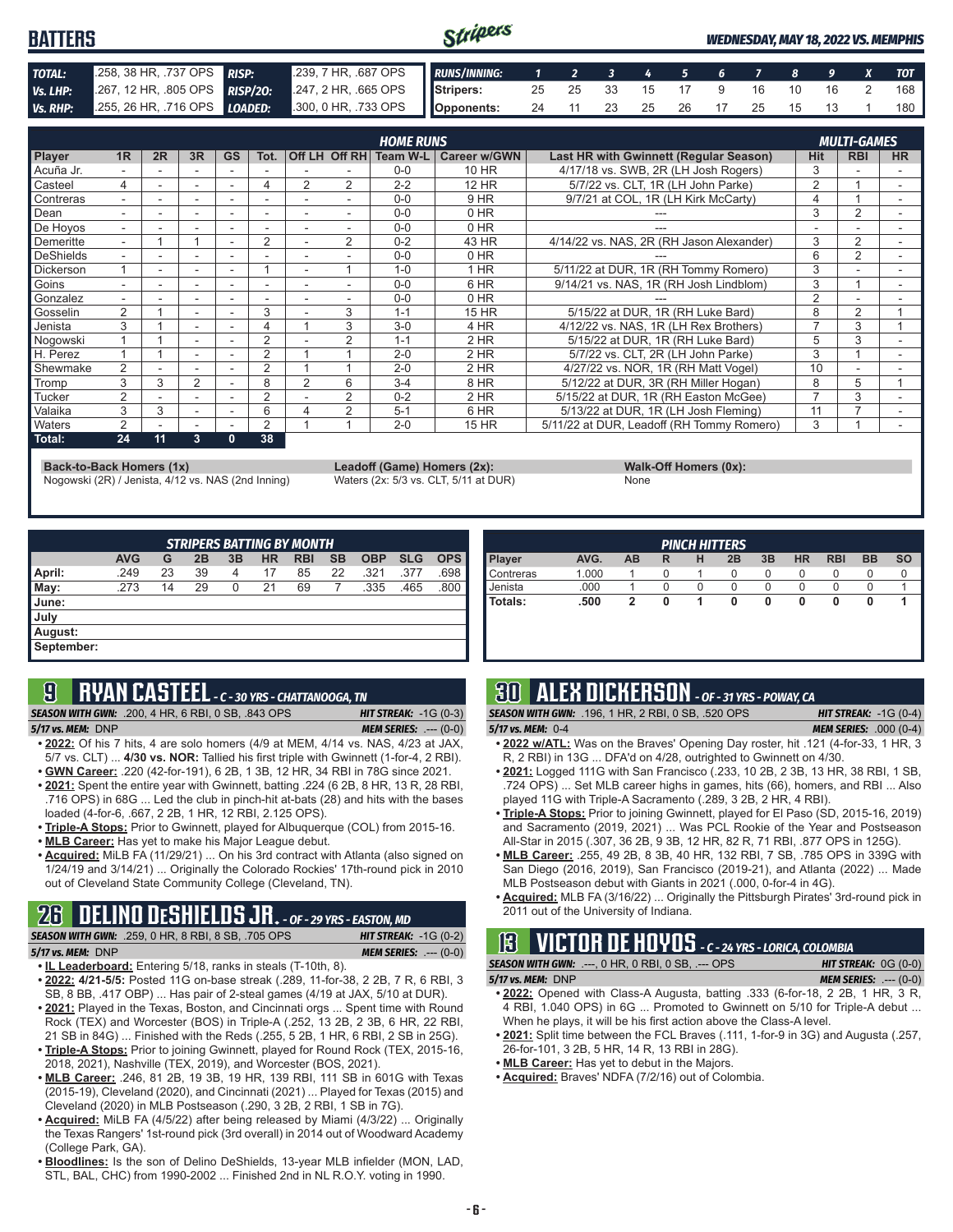### **BATTERS**

# **1 RYAN GOINS** *- INF - 34 YRS - TEMPLE, TX*

*SEASON WITH GWN:*.149, 0 HR, 4 RBI, 0 SB, .351 OPS *HIT STREAK:* 1G (1-3)

*5/17 vs. MEM:*1-3, SF, 2 RBI *MEM SERIES:* .333 (1-3), 2 RBI

- **• GWN Career:** .214 (83-for-387), 12 2B, 1 3B, 6 HR, 39 RBI in 116G since 2021. **• 2021:** Spent the entire year with Gwinnett, batting .233 (9 2B, 1 3B, 6 HR, 27 R, 35 RBI, 3 SB, .635 OPS) in 91G.
- **• Triple-A Stops:** Prior to joining Gwinnett, played for Buffalo (TOR) from 2013-16, Lehigh Valley (PHI) in 2018, and Charlotte (CWS) in 2019 ... Was an International League Midseason All-Star with Charlotte in 2019.
- **• MLB Career:** .228, 71 2B, 12 3B, 22 HR, 158 RBI in 555G with Toronto (2013-17), Kansas City (2018), Chicago White Sox (2019-20) ... Played for Toronto in 2015- 16 Postseasons (.146, 1 HR, 5 RBI in 14G).
- **• Acquired:** MiLB FA (3/13/22), his 2nd deal with Atlanta (also signed on 2/25/21) ... Originally the Toronto Blue Jays' 4th-round pick in 2009 out of Dallas Baptist University (Dallas, TX).

### **PHIL GOSSELIN** - INF - 33 YRS - BRYN MAWR, PA

|                   | <b>SEASON WITH GWN:</b> .302, 3 HR, 11 RBI, 3 SB, .827 OPS . | <b>HIT STREAK: 5G (8-20)</b>   |
|-------------------|--------------------------------------------------------------|--------------------------------|
| 5/17 vs. MEM: DNP |                                                              | <b>MEM SERIES:</b> $--- (0-0)$ |

- **• 2022: Has reached base safely in 27 of 28G with an at-bat**, posting an 11G on-base streak from 4/5-4/20 (.263, .396 OBP) and 10G on-base streak from 4/22- 5/6 (.326, .362 OBP) ... **4/23 at JAX:** Blasted 2-run HR (1), his first with Gwinnett since 8/25/18 at CLT ... **5/15 at DUR:** Notched the 3rd multi-homer game of his career (3-for-4, 2 solo HR, #2-3, 2 RBI), first since 7/25/20 with PHI vs. MIA.
- **• GWN Career:** .296 (287-for-970), 56 2B, 9 3B, 15 HR, 93 RBI, 10 SB in 264G from 2013-14, 2018, and 2022 ... Set Gwinnett record for single-season batting average in 2014 (.344), earning team MVP and IL Postseason All-Star honors.
- **• 2021:** Spent the entire year with the LA Angels, batting .261 (14 2B, 7 HR, 47 RBI, 4 SB) in 104G ... His 90 hits were an MLB career high.
- **• Triple-A Stops:** In addition to Gwinnett, has also played for Reno (ARI) in 2015, Round Rock (TEX) in 2017, Indianapolis (PIT) in 2017, Louisville (CIN) in 2018, and Lehigh Valley (PHI) in 2019.
- **• MLB Career:** .261, 49 2B, 2 3B, 17 HR, 101 RBI, 11 SB in 463G with Atlanta (2013-15), Arizona (2015-16), Texas (2017), Pittsburgh (2017), Cincinnati (2018), Philadelphia (2019-20), and LA Angels (2021).
- **• Acquired:** MiLB FA (3/19/22) ... Originally the Atlanta Braves' 5th-round pick in 2010 out of the University of Virginia ... Traded to Arizona in the deal that brought in RHP Touki Toussaint (6/20/15).

### **18 GREYSON JENISTA** *- OF - 25 YRS - LAWRENCE, KS*

*SEASON WITH GWN:*.287, 4 HR, 11 RBI, 0 SB, .865 OPS *HIT STREAK:* 5G (8-18) *5/17 vs. MEM:*2-3, 2B, R *MEM SERIES:* .667 (2-3)

- **• 2022: 4/7 at MEM:** Tallied his first career Triple-A hit and RBI with a solo homer to deep CF (2-for-4, RBI) ... **4/12 vs. NAS:** Notched his 2nd career multi-homer game (1st in Triple-A) with pair of solo blasts (#3-4, 2-for-3, 2 RBI) ... **4/24-5/5:**  Posted 9G on-base streak (.321, 9-for-28, 1 2B, 8 R, 2 RBI, 8 BB, .459 OBP) ... **5/11 at DUR:** Matched season high with 3 hits (3-for-4, 2 2B, 2 RBI).
- **• 2021:** Spent the entire year with Double-A Mississippi, batting .216 (7 2B, 2 3B, 19 HR, 45 R, 42 RBI, 7 SB, .808 OPS) in 89G ... Ranked among Double-A South leaders in homers (6th), walks (7th, 51), slugging (10th, .465), and OPS (10th) ... In the Double-A South Championship Series, hit .167 (3 HR, 3 RBI) in 5G ... His solo homer in Game 5 on 9/26 vs. Montgomery was the difference in a 2-1 win.
- **• MLB Career:** Has yet to make his Major League debut.
- **• Acquired:** Braves' 2nd-round pick in 2018 out of Wichita State University (KS).

## **28 JOHN NOGOWSKI** *- INF - 29 YRS - TALLAHASSEE, FL*

| <b>SEASON WITH GWN:</b> .195, 2 HR, 11 RBI, 2 SB, .607 OPS | <b>HIT STREAK: 2G (2-6)</b>               |
|------------------------------------------------------------|-------------------------------------------|
| 5/17 vs. MEM: DNP                                          | <b>MEM SERIES: <math>--- (0-0)</math></b> |

- **• 2022: 4/12 vs. NAS:** Belted Gwinnett's 1st homer at Coolray Field this year (2 run), finished 2-for-3 with 2 RBI.
- **• 2021:** Played for 3 different Triple-A Teams (Memphis, Indianapolis, Sacramento) and 2 different MLB teams (St. Louis, Pittsburgh) ... Combined to bat .211 (7 2B, 6 HR, 29 RBI, 6 SB) in 64G in MiLB ... In 52G in MLB, hit .233 (7 2B, 1 HR, 14 RBI).
- **• Triple-A Stops:** Prior to joining Gwinnett, has played for Memphis (STL) in 2019 and 2021, Indianapolis (PIT) in 2021, and Sacramento (SF) in 2021.
- **• MLB Career:** .233, 7 2B, 0 3B, 1 HR, 14 RBI in 52G with St. Louis (2020-21) and Pittsburgh (2021).
- **• Acquired:** Claimed from San Francisco in the 2021 Rule 5 Draft ... Originally the Oakland Athletics' 34th-round pick in 2014 out of Florida State University.

#### **7 HERNAN PEREZ** *- INF - 31 YRS - VILLA DE CURA, VENEZUELA SEASON WITH GWN:*.240, 2 HR, 4 RBI, 1 SB, .704 OPS *HIT STREAK:* 1G (1-4)

- *5/17 vs. MEM:*1-4, R *MEM SERIES:* .250 (1-4) **• 2022:** Played 3G with Tijuana of the Mexican League (.231, 1 2B, 1 HR, 3 RBI) before being signed by Atlanta and joining Gwinnett on 4/29.
- **• 2021:** Made Washington's Opening Day roster, but hit .053 in 10G before being DFA'd on 5/4 ... Signed MiLB deal with Milwaukee on 5/7 ... Played 23G with Nashville (.357, 6 2B, 3 HR, 18 RBI, 4 SB) before being released on 7/4 ... Won MVP of the Venezuela Winter League (.296, 6 HR, 22 RBI in 31G with Aragua).
- **• Triple-A Stops:** Prior to joining Gwinnett, has played for Toledo (DET, 2013-14), Colorado Springs (MIL, 2016), San Antonio (MIL, 2019), and Nashville (MIL, 2021) ... Won IL Player of the Week once with the Mud Hens (6/16/14).
- **• MLB Career:** .250, 74 2B, 11 3B, 45 HR, 180 RBI, 69 SB, .662 OPS in 651G with Detroit (2012-15), Milwaukee (2015-19), Chicago Cubs (2020), and Washington (2021) ... Played in 13 MLB Postseason games with Detroit (2013-14) and Milwaukee (2018), batting .188 (3-for-16, 2 2B, 2 RBI, 2 SB).
- **• Acquired:** MiLB FA (4/28/22) ... Originally signed by the Detroit Tigers as a NDFA

## **8 BRADEN SHEWMAKE** *- INF - 24 YRS - WYLIE, TX*

*SEASON WITH GWN:*.295, 2 HR, 6 RBI, 4 SB, .772 OPS *HIT STREAK:* -2G (0-8)

- *5/17 vs. MEM:*0-4, BB *MEM SERIES:* .000 (0-4) **• Prospecting:** Entering 2022, ranked the Braves' No. 6 prospect by MLB.com.
- **• 2022: In 9G since 5/6, batting .343 (12-for-35, 4 2B, 6 R, 2 RBI, 1 SB, .872 OPS)** ... **4/5 at MEM:** Went 2-for-4 with steal in his Triple-A debut ... **4/6 at MEM:**  Blasted 1st career Triple-A homer (solo) in 3-for-5 effort ... **4/27 vs. NOR:** Belted 1st Coolray Field homer (solo, #2, 1-for-5, 1 RBI) ... **4/28 vs. NOR:** Notched 3rd multi-steal game of career (2 SB, 2-for-4, 2B, R) ... **5/10 at DUR:** Reached base 6 times (career-high 4 hits, 4-for-4, 2 2B, 2 BB) and tied GWN record for runs (4).
- **• 2021:** With Double-A Mississippi, hit .228 (14 2B, 3 3B, 12 HR, 40 R, 40 RBI, 4 SB, .672 OPS) in 83G ... In the Double-A South Championship Series, hit .100 (2 R, 1 RBI) in 5G ... Named by MiLB.com as a Braves Organization All-Star.
- **• MLB Career:** Has yet to make his Major League debut.
- **• Acquired:** Braves' 1st-round pick (21st overall) in 2019 out of Texas A&M.

## **14 CHADWICK TROMP** *- C - 26 YRS - ORANJESTAD, ARUBA*

#### *SEASON WITH GWN:*.317, 8 HR, 24 RBI, 0 SB, 1.016 OPS *HIT STREAK:* 1G (1-4)

- *5/17 vs. MEM:*1-4 *MEM SERIES:* .250 (1-4)
- **• IL Leaderboard:** Entering 5/18, ranks in homers (T-8th, 8). **• Record Streaks:** Set Gwinnett franchise records for longest RBI streak (11G from
- 4/28-5/12, 23 RBI) and extra-base hit streak (9G from 5/1-5/12, 11 XBH).
- **• 2022:** DFA'd by Atlanta on 4/12, outrighted to Gwinnett on 4/19 ... **5/3 vs. CLT:** Notched 4th career 2-homer game with pair of 2-run blasts (#2-3) ... **5/5 vs. CLT:** Hit 2-out 8th-inning double for GWRBI in 3-2 last-at-bat win ... **5/10 at DUR:** Went 2-for-5 with 2-run HR (#6) and 4 RBI, his 9th-straight game with an RBI (set Gwinnett franchise record, surpassing **Adonis Garcia's** 8G streak from 2016) ... **5/12 at DUR:** Set a Gwinnett record with his 9th straight game with an extra-base hit, a 3-run HR (#8) ... **4/24-5/12:** Posted a 13G hitting streak (.385, 20-for-52, 4 2B, 7 HR, 13 R, 23 RBI, 1.276 OPS).
- **• IL Player of the Week:** Named for 5/2-8, hit .471 (8-for-17) with league highs in homers (4), XBH (7), RBI (12), SLG (1.353), and OPS (1.879).
- **• GWN Career:** .293 (29-for-99), 5 2B, 0 3B, 8 HR, 24 RBI in 26G since 2021.
- **• 2021:** Played 55G with Triple-A Sacramento (.224, 12 2B, 6 HR, 24 RBI) and 9G with San Francisco (.222, 1 HR, 2 RBI) ... DFA'd on 9/18, claimed by Atlanta on 9/21 ... Joined Gwinnett and hit .176 (0 XBH, 0 RBI) in 5G.
- **• Triple-A Stops:** Prior to joining Gwinnett, has played for Louisville (CIN) in 2015 and 2018-19, and Sacramento (SF) in 2021.
- **• MLB Career:** .215, 1 2B, 0 3B, 5 HR, 12 RBI in 33G with San Francisco (2020-21).
- **• Acquired:** Claimed off waivers from San Francisco (9/21/21) ... Originally signed by the Cincinnati Reds as a NDFA (1/24/13) out of Aruba.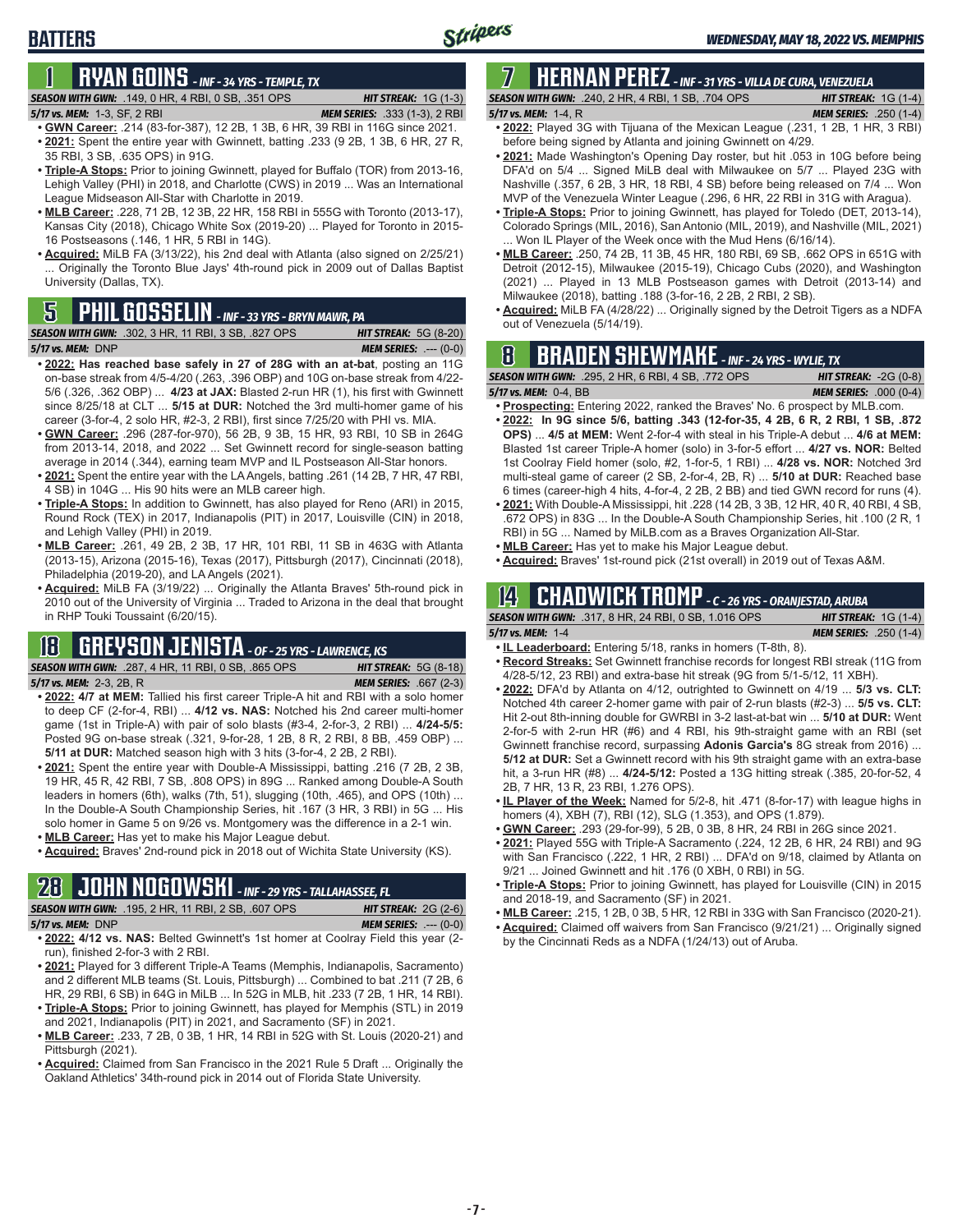# Stripers

#### *WEDNESDAY, MAY 18, 2022 VS. MEMPHIS*

# **17 PRESTON TUCKER** *- OF - 31 YRS - TAMPA, FL*

#### *5/17 vs. MEM:*1-3, BB *MEM SERIES:* .333 (1-3)

**BATTERS**

*SEASON WITH GWN:*.302, 2 HR, 13 RBI, 0 SB, .836 OPS *HIT STREAK:* 2G (2-7)

- **• 2022: 5/6 vs. CLT:** Blasted 1st career homer with Gwinnett in his 36th game with the club (solo, off RHP Davis Martin) ... **4/26-5/12:** Posted 13G on-base streak (.388, 19-for-49, 5 2B, 1 HR, 11 R, 9 RBI, .980 OPS).
- **• GWN Career:** .282 (44-for-156), 13 2B, 1 3B, 2 HR, 19 RBI in 43G since 2018. **• 2021:** Played for Kia of the KBO (.237, 24 2B, 1 3B, 9 HR, 59 RBI in 127G), his
- 3rd-straight season with the club (hit .284 with 50 HR in 364G from 2019-21). **• Triple-A Stops:** Has played for 5 teams in all, including Oklahoma City (HOU,
- 2014), Fresno (HOU, 2015-17), Gwinnett (ATL, 2018), Louisville (CIN, 2018), and Charlotte (CWS, 2019).
- **• MLB Career:** .222, 38 2B, 1 3B, 23 HR, 68 RBI in 243G with Houston (2015-16), Cincinnati (2018), and Atlanta (.240, 4 HR, 22 RBI in 80G in 2018) ... Played in the 2015 MLB Postseason with Houston (0-for-2 in 3G).
- **• Acquired:** MiLB FA (3/31/22) ... Is 2nd stint with Atlanta (2018) ... Originally the Houston Astros' 7th-round pick in 2012 out of the University of Florida.

# **Player award/Date Stats PAT VALAIKA** *- INF - 29 YRS - VALENCIA, CA* **Player Player** *Award/Date**Award/Date**Stats* **Tromp IL Player of the Week (5/2-8) .417, 3 2B, 4 HR, 12 RBI** *ASON WITH GWN:* **.286, 6 HR, 26 RBI,**

**SEASON WITH GWN:** .286, 6 HR, 26 RBI, 1 SB, .843 OPS

- *5/17 vs. MEM:*0-4, BB *MEM SERIES:* .000 (0-4)
- **• IL Leaderboard:** Entering 5/18, ranks in RBI (T-8th, 26).
- **• 2022: 4/6 at MEM:** Crushed go-ahead 2-run HR (1) in 5-3 win (2-for-5, 2 RBI) ... **4/7 at MEM:** Fell triple shy of the cycle (3-for-4, 2-run HR, 3 RBI) in 5-2 win ... **4/26 vs. NOR:** Hit walk-off sac fly in 9th for 7-6 win (2-for-3, 2 R, RBI) ... **4/23-5/14:** Hit .338 (23-for-68, 6 2B, 4 HR, 13 R, 17 RBI, .976 OPS) in 17G.
- **• 2021:** Split year between Baltimore (.201, 8 2B, 5 HR, 25 RBI, 1 SB in 91G) and Triple-A Norfolk (.225, 1 2B, 2 HR, 7 RBI in 22G).
- **• Triple-A Stops:** Prior to joining Gwinnett, has played for Albuquerque (COL) from 2016-19 and Norfolk (BAL) in 2021 ... Was Pacific Coast League All-Star in 2019.
- **• MLB Career:** .221, 34 2B, 1 3B, 30 HR, 92 RBI, 1 SB in 374G with Colorado (2016-19) and Baltimore (2020-21) ... Played in the MLB Postseason with the Rockies in 2017 and 2018 (.500, 1-for-2, 1 2B in 2G).
- **• Acquired:** MiLB FA (3/18/22) ... Originally the Colorado Rockies' 9th-round pick in 2013 out of UCLA.

### **11 DREW WATERS** *- OF - 23 YRS - ATLANTA, GA*

| <b>SEASON WITH GWN:</b> .306, 2 HR, 4 RBI, 0 SB, .824 OPS <b>1</b> | <b>HIT STREAK:</b> $1G(2-5)$  |
|--------------------------------------------------------------------|-------------------------------|
| 5/17 vs. MEM: 2-5, 2B                                              | <b>MEM SERIES: .400 (2-5)</b> |

- **• Prospecting:** Entering 2022, ranked the Braves' No. 3 prospect by MLB.com. **• Leadoff Blasts:** Has a pair of 1st-pitch leadoff homers with Stripers this season
- (#3-4 of his GWN career), on 5/3 vs. CLT (off LHP Wes Benjamin) and 5/11 at DUR (off RHP Tommy Romero).
- **• 2022:** Began on Gwinnett's 7-day Injured List ... Joined High-A Rome for rehab assignment on 4/28 (.364, 4-for-11, 1 2B, 1 HR, 2 RBI in 3G) ... **5/3 vs. CLT:** In his 1st game off the IL, hit leadoff HR and finished 4-for-4 (2 R, 2 RBI) ... **5/8 vs. CLT:** Delivered 1st career walk-off hit with Gwinnett, 2-out 9th-inning single for 6-5 win (3-for-5, R, RBI).
- **• GWN Career:** .250 (137-for-547), 28 2B, 1 3B, 15 HR, 91 R, 52 RBI, 31 SB in 137G since 2019 ... Also logged 4G in 2019 Playoffs (.188, 1 2B, 1 SB).
- **• 2021:** Spent the entire year with Gwinnett, batting .240 (22 2B, 1 3B, 11 HR, 70 R, 37 RBI, 28 SB) in 103G ... Ranked among Triple-A East leaders in runs (T-4th) and steals (5th) ... Led all Triple-A East hitters in extra-base hits in July with 17 (.301, 11 2B, 1 3B, 5 HR, 23 R, 17 RBI, .924 OPS in 24G) ... Played for the NL Team in the SiriusXM All-Star Futures Game on 7/11 in Denver, CO (1-for-1, BB) ... Received Gwinnett's Community Service Award on 10/2.
- **• MLB Career:** Has yet to make his Major League debut.
- **• Award Winner:** Was the Double-A Southern League's Most Valuable Player and Batting Champion in 2019 (.319, 35 2B, 9 3B, 5 HR, 63 R, 41 RBI, 13 SB in 108G with Mississippi) ... Also earned M-Braves' co-Player of the Year for 2019.
- **• Acquired:** Braves' 2nd-round pick (41st overall) in 2017 out of Etowah High School (Woodstock, GA).

| ON DACE CTDEAVE (12 DILIC CAMEC) |                 |                                        |  |
|----------------------------------|-----------------|----------------------------------------|--|
|                                  |                 |                                        |  |
|                                  |                 |                                        |  |
| Tromp                            | 13G (4/24-5/12) | .385 (20-52), 4 2B, 7 HR, 13 R, 23 RBI |  |

**Player Length/Dates Stats**

*HITTING STREAKS (10-PLUS GAMES)*

| UN-DASE STREARS (IZ-PLUS UAMES) |                 |                                        |  |  |
|---------------------------------|-----------------|----------------------------------------|--|--|
| <b>Player</b>                   | Length/Dates    | <b>Stats</b>                           |  |  |
| Tromp                           | 13G (4/24-5/12) | .385 (20-52), 4 2B, 7 HR, 13 R, 23 RBI |  |  |
| Tucker                          | 13G (4/26-5/12) | .388 (19-49), 5 2B, 1 HR, 11 R, 9 RBI  |  |  |

### *ON-BASE STREAKS (12-PLUS GAMES)* .388 (19-49), 5 2B, 1 HR, 11 R, 9 RBI

| <b>HITTER AWARDS &amp; HONORS</b>                  |  |              |                            |
|----------------------------------------------------|--|--------------|----------------------------|
| <b>Award/Date</b>                                  |  | <b>Stats</b> |                            |
| $H = D1 - \cdots - L1$ . $M = M - L$ . $F / G = N$ |  |              | $117.00$ $110.10$ $10.001$ |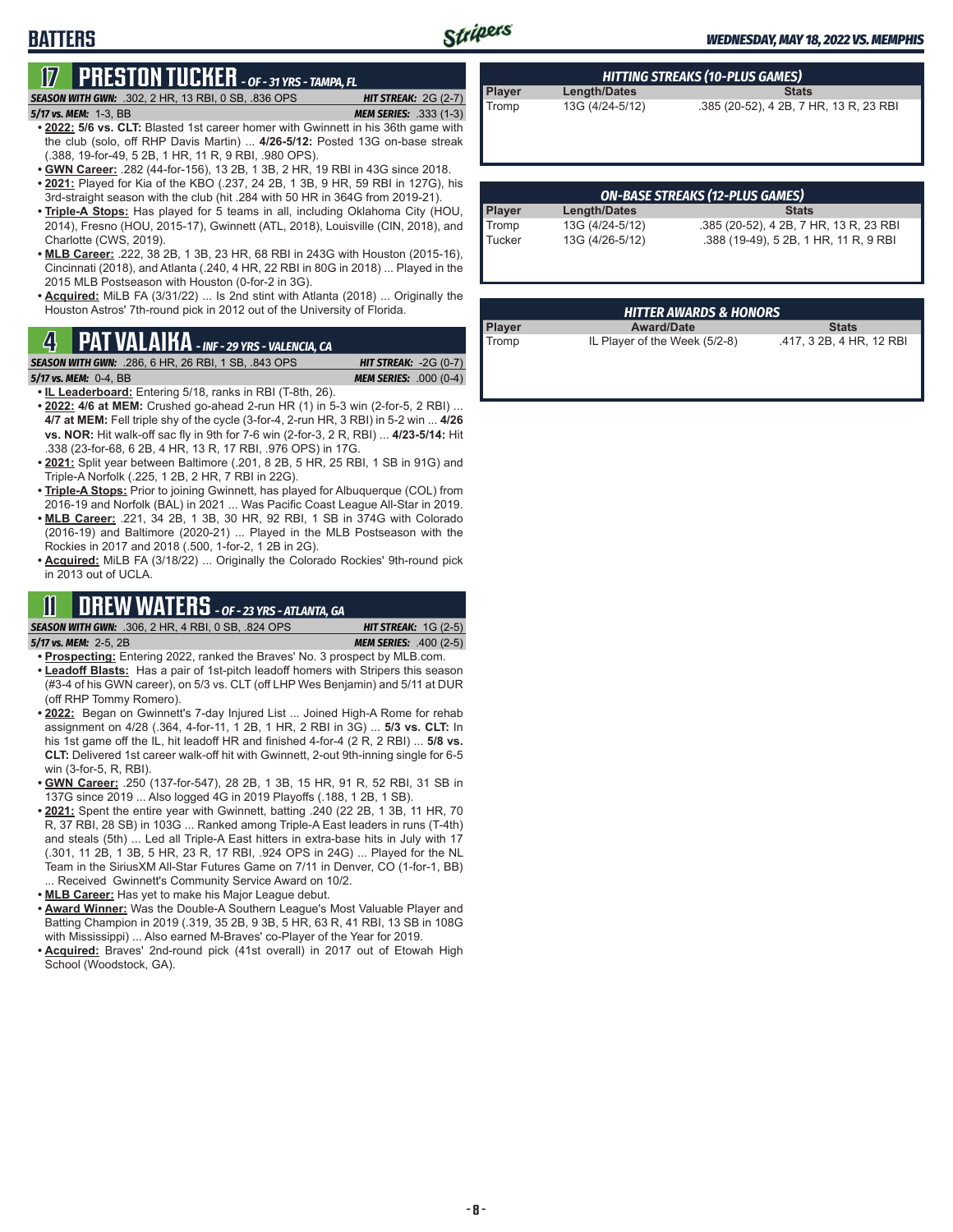#### **SEASON SUMMARY**



### **TEAM HIGHS & LOWS**

| <b>OFFENSE:</b>  |  |
|------------------|--|
|                  |  |
|                  |  |
|                  |  |
|                  |  |
|                  |  |
|                  |  |
|                  |  |
|                  |  |
|                  |  |
|                  |  |
|                  |  |
|                  |  |
|                  |  |
|                  |  |
|                  |  |
|                  |  |
|                  |  |
| <b>PITCHING:</b> |  |
|                  |  |
|                  |  |

#### **DEFENSE:**

### **TEAM MISCELLANEOUS**

| Largest Margin of Victory       |
|---------------------------------|
| Largest Margin of Defeat        |
| Largest Comeback Win            |
| Largest Blown Lead (Loss)       |
| Longest Game, Innings           |
| Longest Game, Time              |
| Longest 9.0-Inning Game, Time   |
| Shortest 9.0-Inning Game, Time. |
| Largest Home Attendance         |
| Largest Road Attendance         |
| Longest Total Delay             |
| Long Scoring Drought            |
| Long Scoreless Streak           |

Largest Margin of Victory.............................. 8 Runs (2x, last: 5/1 vs. Norfolk, 10-2) Largest Margin of Defeat......................... 10 Runs (2x, last: 5/6 vs. Charlotte, 2-12) ................... 3 Runs (4/23 at Jacksonville, 5-8, 10-8) Largest Blown Lead (Loss) ..................................7 Runs (5/12 at Durham, 7-0, 7-8) .............................10 (2x, ُlast: 4/23 at Jacksonville) Longest Game, Time ............................................................3:23 (4/10 at Memphis) Longest 9.0-Inning Game, Time ...........................................3:23 (4/10 at Memphis) Shortest 9.0-Inning Game, Time .....................................1:54 (4/19 at Jacksonville) Largest Home Attendance ................................................... 6,234 (4/26 vs. Norfolk) Largest Road Attendance ..............................................9,324 (4/23 at Jacksonville) Longest Total Delay............................................................... 1:29 (4/26 vs. Norfolk) Long Scoring Drought..........................................................29.2 Innings (4/15-4/20) Long Scoreless Streak ..........................................................23.0 Innings (4/28-5/1)

#### **INDIVIDUAL HIGHS & LOWS**

| HITTING (GAME): |                                                                       |
|-----------------|-----------------------------------------------------------------------|
|                 |                                                                       |
|                 |                                                                       |
|                 |                                                                       |
|                 |                                                                       |
|                 |                                                                       |
|                 |                                                                       |
|                 |                                                                       |
|                 |                                                                       |
|                 |                                                                       |
|                 |                                                                       |
|                 |                                                                       |
|                 |                                                                       |
|                 | Caught Stealing…………………………………………1 (10x, last: Jenista, 5/15 at Durham) |
|                 |                                                                       |

#### **PITCHING (GAME):**

#### **DEFENSE (GAME):**

#### **STREAKS**

| OFFENSIVE (LONGEST IN 2022 ONLY): |
|-----------------------------------|
|                                   |

#### **PITCHING (LONGEST IN 2022 ONLY):**

#### **LAST TIME IT HAPPENED (GWINNETT REGULAR-SEASON HISTORY)**

#### **INDIVIDUAL OFFENSE:**

|                                                                                                                               | Homers, Both Sides of Plate  Drew Waters (5/18/21 at Nashville)            |
|-------------------------------------------------------------------------------------------------------------------------------|----------------------------------------------------------------------------|
|                                                                                                                               |                                                                            |
|                                                                                                                               |                                                                            |
|                                                                                                                               | Back-to-Back-to-Back Homers  Arcia/Camargo/Demeritte (5/8/21 at Charlotte) |
|                                                                                                                               |                                                                            |
|                                                                                                                               |                                                                            |
|                                                                                                                               |                                                                            |
|                                                                                                                               |                                                                            |
|                                                                                                                               |                                                                            |
|                                                                                                                               |                                                                            |
|                                                                                                                               |                                                                            |
|                                                                                                                               |                                                                            |
|                                                                                                                               |                                                                            |
|                                                                                                                               |                                                                            |
| <b>INDIVIDUAL PITCHING:</b>                                                                                                   |                                                                            |
| $\bigcap_{i=1}^n A_i$ and $\bigcap_{i=1}^n A_i$ and $\bigcap_{i=1}^n A_i$ and $\bigcap_{i=1}^n A_i$ and $\bigcap_{i=1}^n A_i$ | $k + 1 - 1 - 1$                                                            |

| 9.0-Inning No-Hitter (Solo)Todd Redmond (5/28/10 at Louisville)                |  |
|--------------------------------------------------------------------------------|--|
| 9.0-Inning No-Hitter (Comb.) Wooten/Marksberry/Ramirez (6/30/16 at Louisville) |  |
|                                                                                |  |
|                                                                                |  |
|                                                                                |  |
| 21 Consecutive Saves Converted Jairo Asencio (9/6/09-8/8/11)                   |  |
| 25.0-Inning Scoreless Streak Stephen Marek, 25.1 IP (6/6/10-8/2/10)            |  |
|                                                                                |  |

# **TEAM OFFENSE:**

| <b>TEAM PITCHING:</b>      |                                                                     |
|----------------------------|---------------------------------------------------------------------|
|                            |                                                                     |
|                            |                                                                     |
|                            | 23 Hits Allowed…………………………………………………………………7/13/12 at Louisville       |
|                            |                                                                     |
|                            |                                                                     |
|                            |                                                                     |
|                            |                                                                     |
|                            |                                                                     |
|                            |                                                                     |
| <b>TEAM DEFENSE:</b>       |                                                                     |
|                            | Turn a Triple Play  6/5/21 vs. Jacksonville (Camargo-Kipnis-Snider) |
|                            |                                                                     |
| <b>TEAM MISCELLANEOUS:</b> |                                                                     |
|                            |                                                                     |
|                            |                                                                     |

21-Run Margin of Defeat .........................................7/13/12 at Louisville (Lost 1-22)